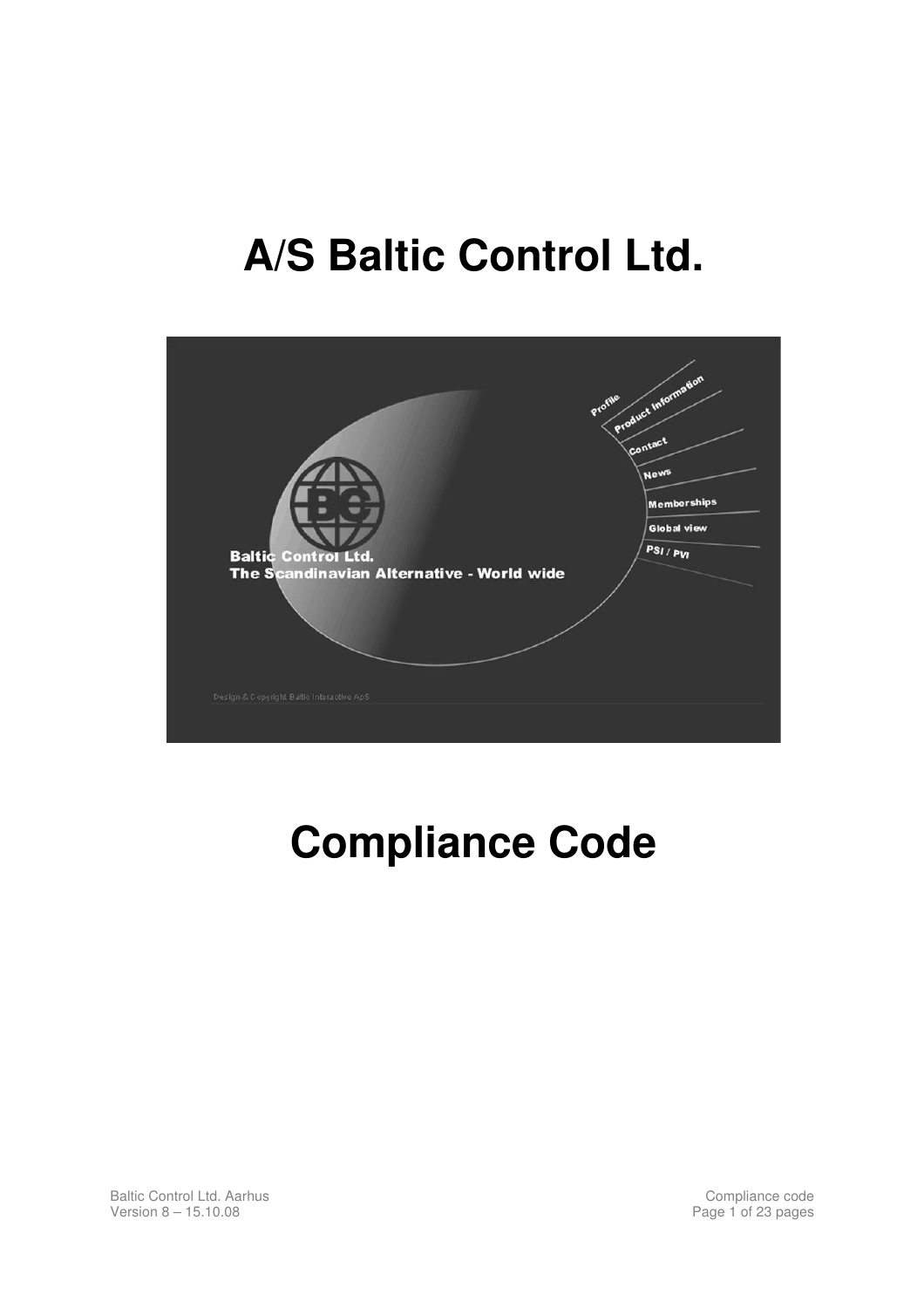# **Contents**

| ı. | <b>Introduction</b>                         | 3  |
|----|---------------------------------------------|----|
| П. | <b>Baltic Control Compliance Principles</b> | 4  |
| Ш. | <b>Baltic Control Compliance Rules</b>      | 5  |
|    | 1. Organisational Rules                     | 5  |
|    | 2. Integrity Rules                          | 13 |
|    | 3. Anti-bribery Rules                       | 15 |
|    | 4. Fair Marketing Rules                     | 18 |
|    |                                             |    |

#### **Annexes**

| A. Management Declaration Template                  | 19 |
|-----------------------------------------------------|----|
| B. Proforma Assurance Report of external audit firm | 21 |
| C. Baltic Control Ethical Code                      |    |

 **D. IFIA confirmation of acceptance of the Code**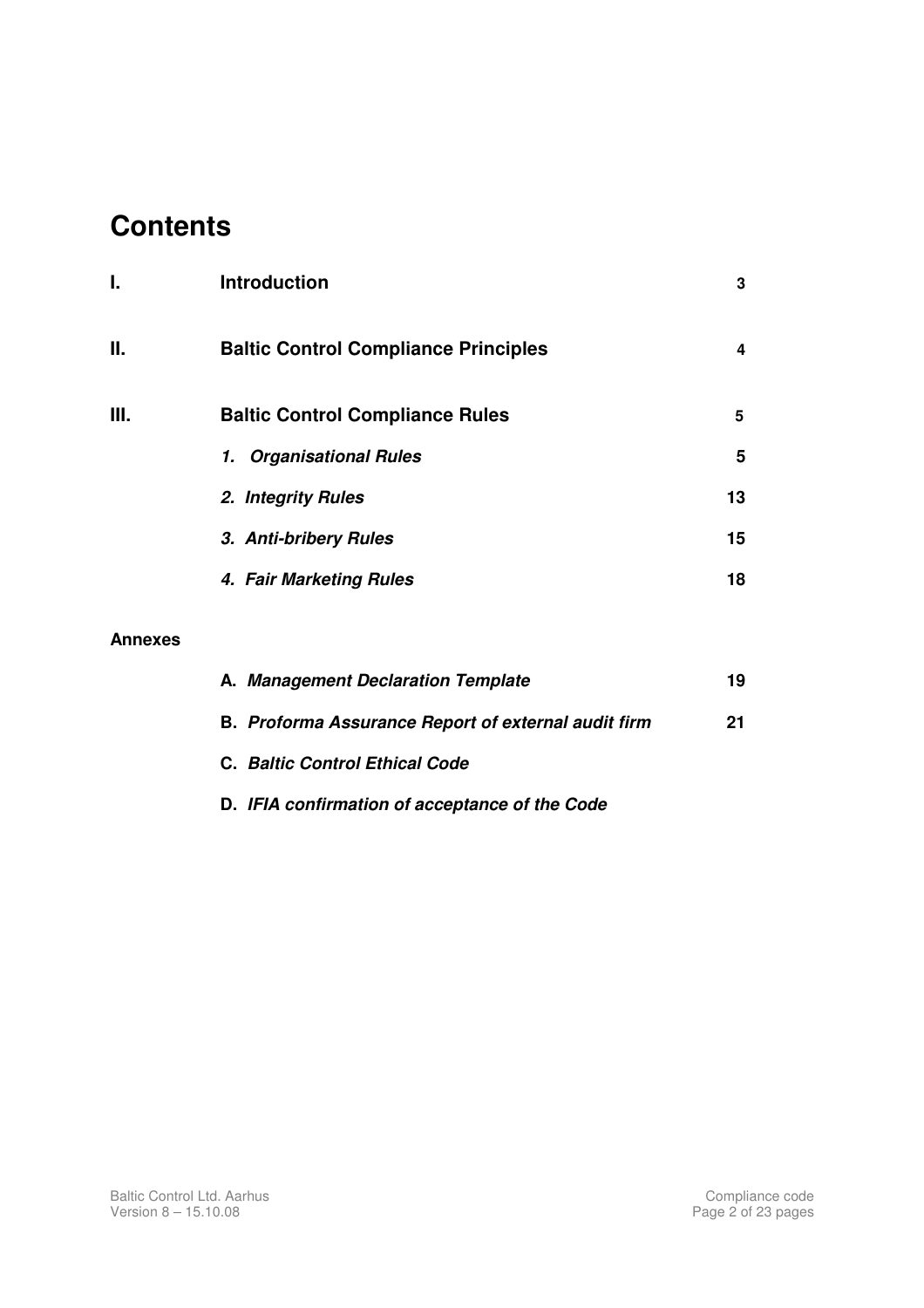# **I. Introduction**

#### **1. Code Objective**

 The objective of this Compliance Code ("Code") is to enhance the status of A/S Baltic Control Ltd. by ensuring that it abides by the standards of professional conduct throughout its organisation, including franchise holders, joint ventures or others using the Baltic Control name with its consent to assure its ethical behaviour and the integrity of its services - hereafter referred to as "Baltic Control"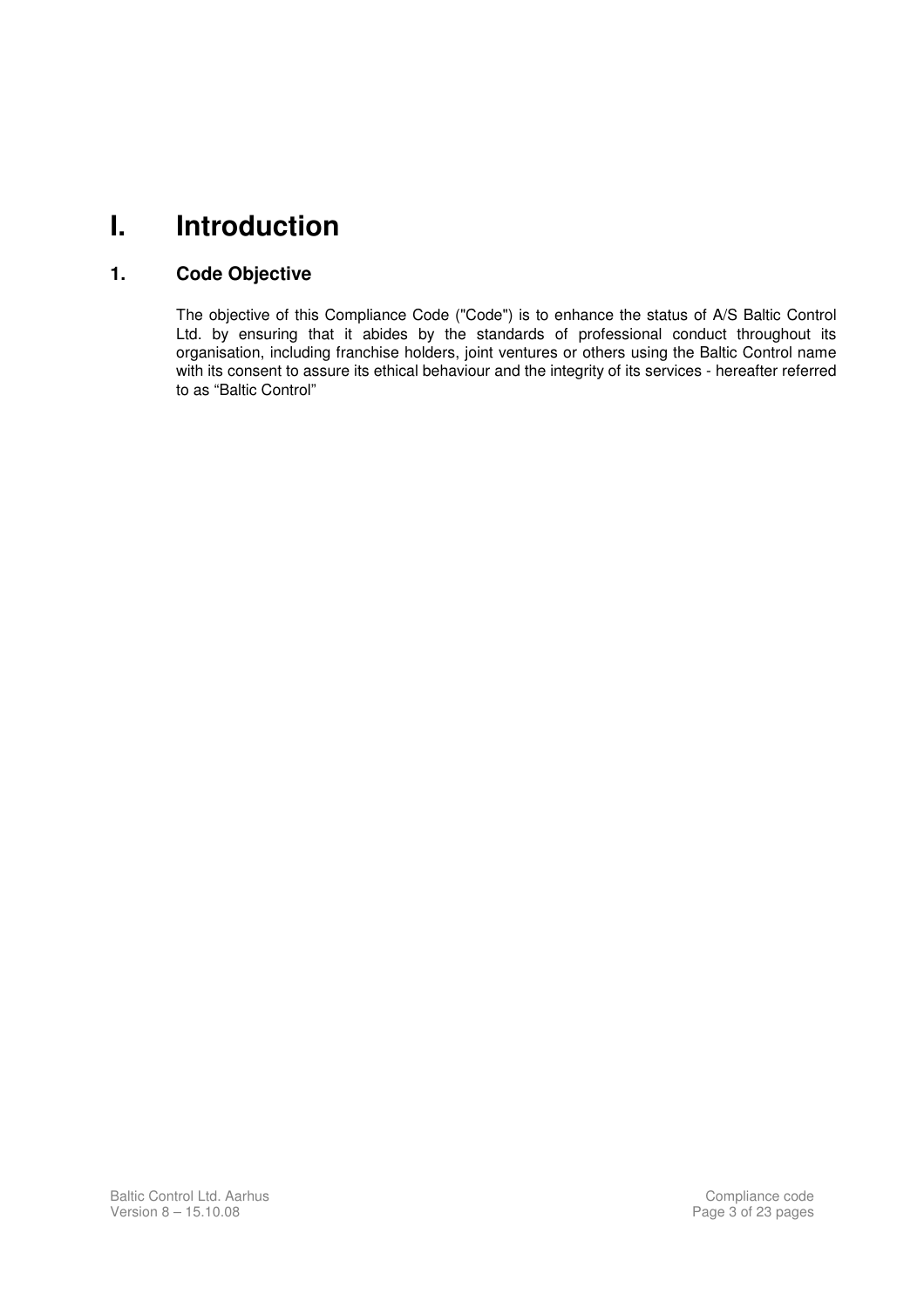# **II. Baltic Control Compliance Principles**

#### **1. Integrity**

Baltic Control shall operate in a professional, independent and impartial manner in all its activities.

Baltic Control shall carry out its work honestly and shall not tolerate any deviation from its approved methods and procedures. Where approved test methods make provision for tolerances in results, Baltic Control shall ensure that such tolerances are not abused to alter the actual test findings.

Baltic Control shall report data, test results and other material facts in good faith and shall not improperly change them, and shall only issue reports and certificates that correctly present the actual findings, professional opinions or results obtained.

#### **2. Conflicts of interest**

Baltic Control shall avoid conflicts of interest with any related entity in which it has a financial or commercial interest and to which it is required to provide services.

Baltic Control shall avoid conflicts of interest between Baltic Control's companies and/or divisions engaged in different activities but which may be providing services to either the same client or each other.

Baltic Control shall ensure that its employees avoid conflicts of interest with the activities of Baltic Control.

#### **3. Confidentiality**

Baltic Control shall treat all information received in the course of the provision of its services as business confidential to the extent that such information is not already published, generally available to third parties or otherwise in the public domain.

#### **4. Anti-bribery**

Baltic Control shall prohibit the offer or acceptance of a bribe in any form, including kickbacks on any portion of a contract payment.

Baltic Control shall prohibit the use of any routes or channels for provision of improper benefits to, or receipt of improper benefits from, customers, agents, contractors, suppliers, or employees of any such party, or government officials.

#### **5. Fair marketing**

Baltic Control shall only present itself and conduct marketing, including any comparisons with or references to competitors or their services, in a manner that is truthful and not deceptive or misleading or likely to mislead.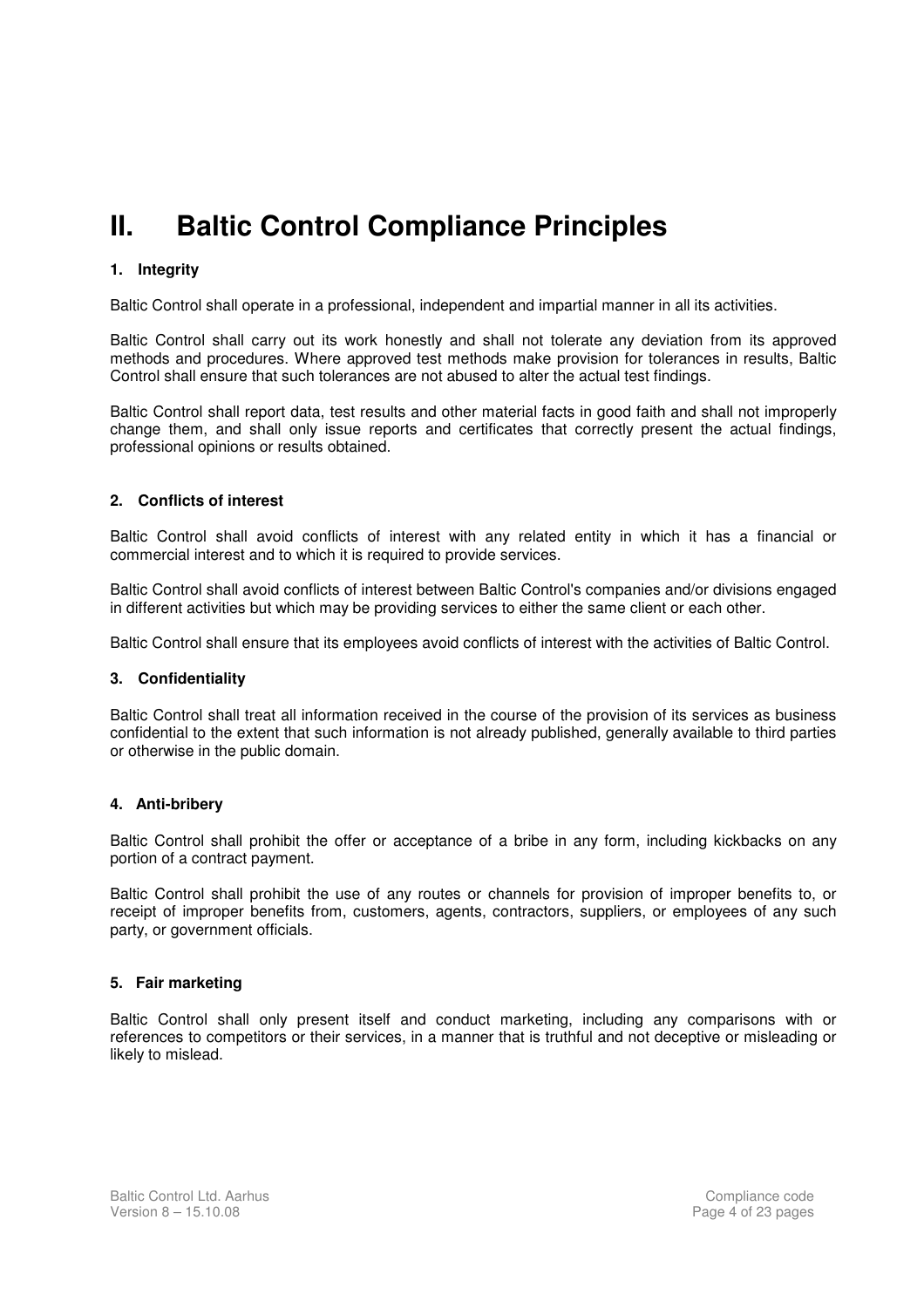# **III. Baltic Control Compliance Rules**

### **1. Organisational Rules**

#### **1.1 Implementation**

Baltic Control shall implement a Programme, based on this Code, throughout its Organisation provided our mandate in the applicable arrangement empowers Baltic Control Ltd Aarhus, Denmark to enforce the rules.

Baltic Control will implement this Code by integration of its requirements into their Quality Management System and/or internal audit system – both the quality management system and the internal audit are performed by independent external auditors.

#### **1.2 Baltic Control's Compliance Principles and Rules**

- 1.2.1 Baltic Control's Board has confirmed their commitment to implementing this Code by publishing their own:
	- (a) Principles which will, at least, reflect the IFIA Compliance Principles
	- (b) Rules which shall, at least, reflect the IFIA Compliance Rules
- 1.2.2 Baltic Control will send a copy of the Compliance Principles and Rules which apply throughout its Organisation, and any subsequent updates thereof, to the Director General of IFIA for verification of compliance with this Code.
- 1.2.3 The IFIA Director General will, within two months of receipt of the Baltic Control's Compliance Principles and Rules, or any updates thereof, carry-out a documentary review and confirm to Baltic Control either that it appears to comply with IFIA requirements or that it needs clarification or revision.

#### **1.3 Appointment of Compliance Officer and Committee**

A/s Baltic Control Ltd board of Directors consisting of:

| Gun Pedersen    | Chairman                  |
|-----------------|---------------------------|
| Martin Pedersen | <b>Managing Director</b>  |
| Karina Nielsen  | <b>Executive Director</b> |

 has approved of the compliance program and have appointed a compliance committee consisting of:

> Carsten Vammen Kim Holsting Jan Petersen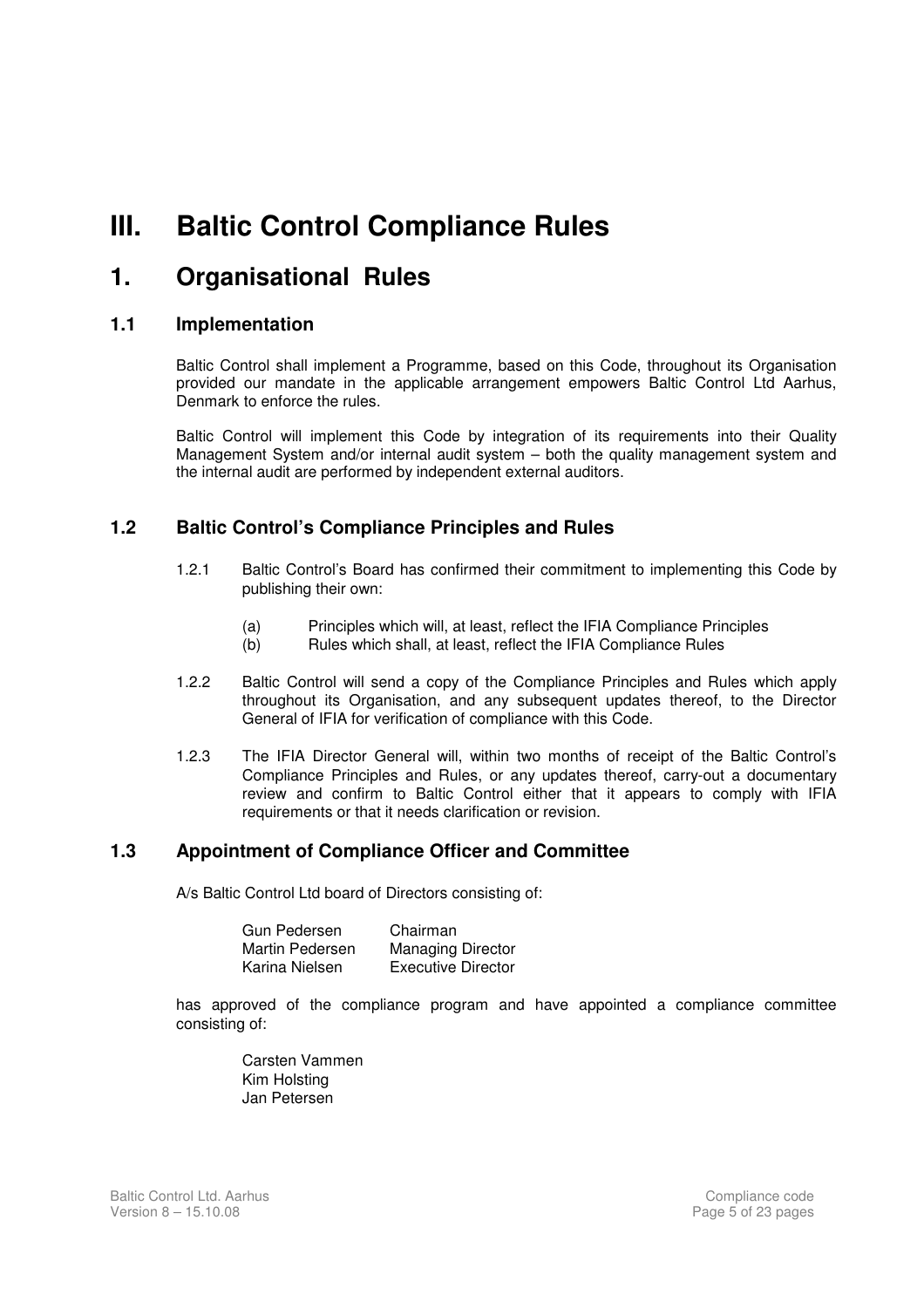and the following senior executives to ensure the upholding/execution of the program throughout Baltic Control:

 Carsten Vammen Compliance officer Karina Nielsen Quality officer

and the external auditors:

 Vogelius Revision A/S Marselis Boulevard 173 8000 Århus C

#### **1.5 Human Resources**

#### **1.5.1 Recruitment**

 Prior to job offer, prospective employees of Baltic Control will be informed of Baltic Control's Compliance Programme (Principles and Rules).

#### **1.5.2 Employee commitment**

Baltic Control shall ensure that:

- (a) each employee will be provided with a copy of the Baltic Control's Compliance Principles and Rules and requested to sign a declaration that it has been received, read and understood. A record will be kept in the file of the Employee.
- (b) The following senior managers will be requested to sign a declaration each year that they are updated and follow these codes:

 Martin Pedersen Karina Nielsen Kim Holsting Carsten Vammen

 (c) Where Baltic Control Ltd., Aarhus, Denmark's mandate empowers it to enforce the rules in other parts of the Organisation, managers responsible for these other parts shall be required to sign annual declarations relative to those parts of the Organisation for which they are responsible.

 Baltic Control's Rules will make it clear that employees will not suffer demotion, penalty or any other adverse consequences arising from strict implementation of the Programme even if it may result in a loss of business.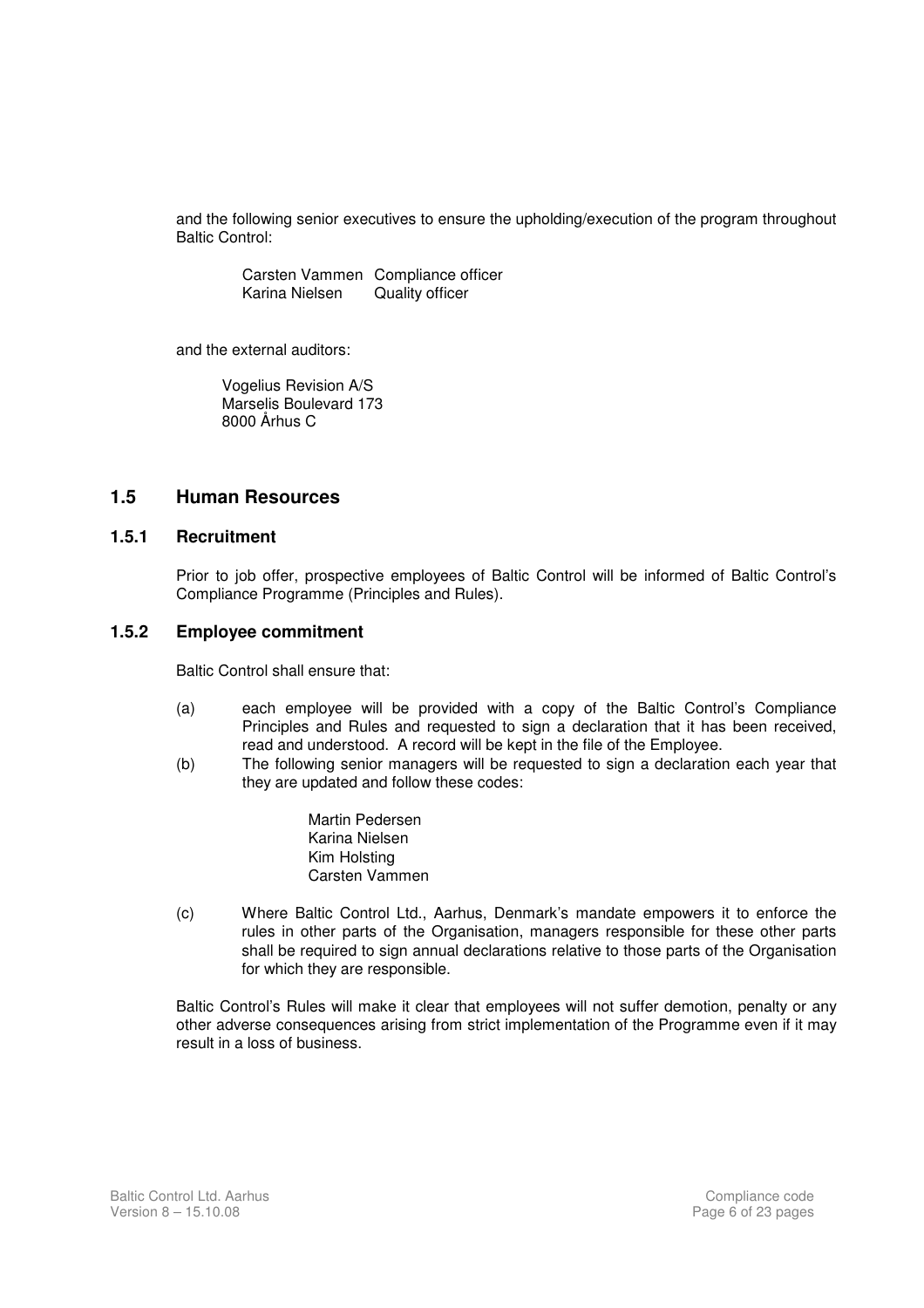#### **1.5.3 Training**

 All employees, including Managers, of Baltic Control will be given a copy of the IFIA Compliance Training Guide. A Record of course completion shall be kept in the file of each Employee. Each employee to undergo compliance code training

#### **1.5.4 Consultation on Code development**

 Baltic Control employees will have the opportunity to provide input on the development of the Programme during performance evaluations, staff training sessions or at review meetings or directly to the Compliance Officers.

#### **1.5.5 Employee performance evaluation**

 Baltic Control will ensure that each employee has an on-going understanding of Baltic Control's Compliance Programme during employee performance evaluations.

#### **1.6 Employee "help lines"**

The Chairman of the board of Director or the Managing director can be contacted.

#### **1.7 External communications**

Baltic Control will ensure effective external communications by:

- 1.7.1 Publicly disclosing Baltic Control's Principles and Rules and, if appropriate, related information on their website and in their annual accounts.
- 1.7.2 Providing facilities and tools, to receive enquiries, complaints or feedback from relevant interested parties can be sent to our main e-mail address published on the internet.

#### **1.8 Reporting of violations**

1.8.1 Baltic Control's employees are encouraged to report details of violations or suspected violations to either Baltic Control's Compliance Officers or their nominated delegate(s).

 The reporting Employee shall be fully protected against any form of reprisal unless they acted maliciously or in bad faith. If requested, the Employee's anonymity shall be protected to the extent reasonably practicable.

1.8.2 Baltic Control employees will be required to report any solicitation for, or offer of, an improper payment or advantage coming to their knowledge in the same manner as provided for under section 1.8.1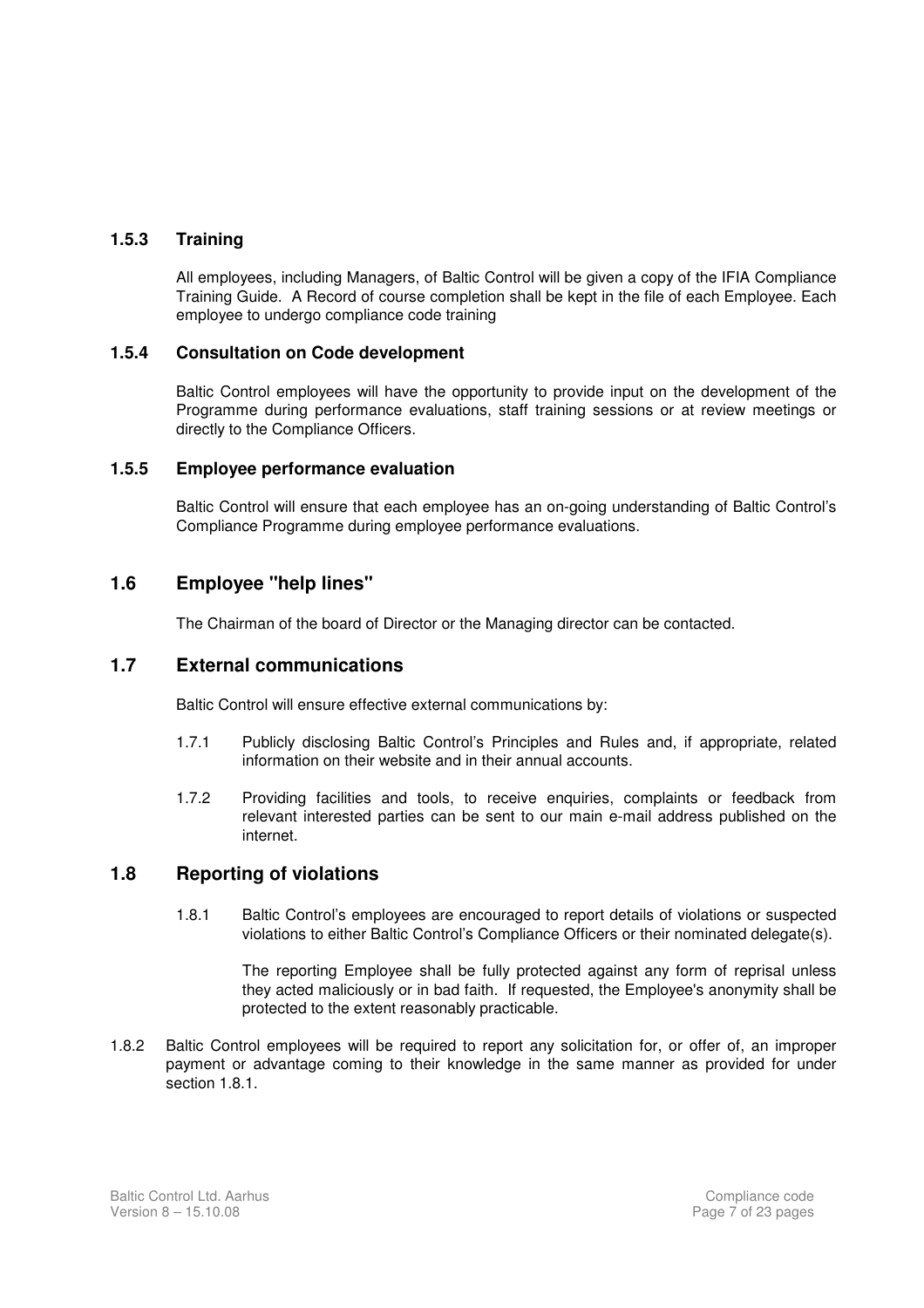#### **1.9 Member's investigations and sanctions**

- 1.9.1 Baltic Control's Compliance Officers or their nominated delegate(s) shall initiate, where appropriate, an investigation into any violation of the Programme reported to them or coming to their knowledge.
- 1.9.2 Baltic Control will maintain a documented procedure for the handling of investigations and sanctions which shall include requirements for:
	- (a) The maintenance of records of all reported violations and subsequent actions taken.
	- (b) The alleged perpetrator of such violation to have the right to be heard.
	- (c) Baltic Control's management or Compliance Committee to decide on the appropriate corrective and disciplinary measures to be implemented if a violation has been established. These measures may include a reprimand, demotion, suspension or dismissal
	- (d) The Compliance Officer to receive progress reports from his/her nominated delegates and/or the management in the locations concerned and prepare periodic summary reports for the Compliance Committee on investigations, violations established and the implementation of corrective actions and disciplinary measures.

#### **1.10 Effectiveness of the Programme Implementation**

#### **1.10.1 Management declarations**

Baltic Control will require its Senior Managers (Karina Nielsen, Martin Pedersen, Kim Holsting, and Carsten Vammen) and where applicable for other parts of the Organisation, other managers as referred to in 1.5.2.(b) above to prepare and sign, on an annual basis, a Compliance Declaration which, as a minimum, shall be based on the template contained in Annex A. These Compliance Declarations shall be received, in respect of all applicable locations and/or activities, by the Compliance Officer who shall submit an annual summary report to Baltic Control's Compliance Committee.

#### **1.10.2 Internal audits**

Baltic Control will require their nominated internal auditors, as part of their internal audit plan, to verify that Baltic Control Compliance Principles and Rules have been implemented within their Organisation and that the Management Declarations, as per section 1.10.1, (a) have been completed in conformance with Annex A and (b) reflect compliance with the Principles and Rules and (c) in respect of those locations selected for site audits, correctly reflect the actual situation. Such site audits shall review the processes in place and include testing, on a sampling basis, to ensure the effective application and implementation of the Programme. The IFIA Guidance Check List for Members' Internal Compliance Audits should be used for guidance or reference as appropriate.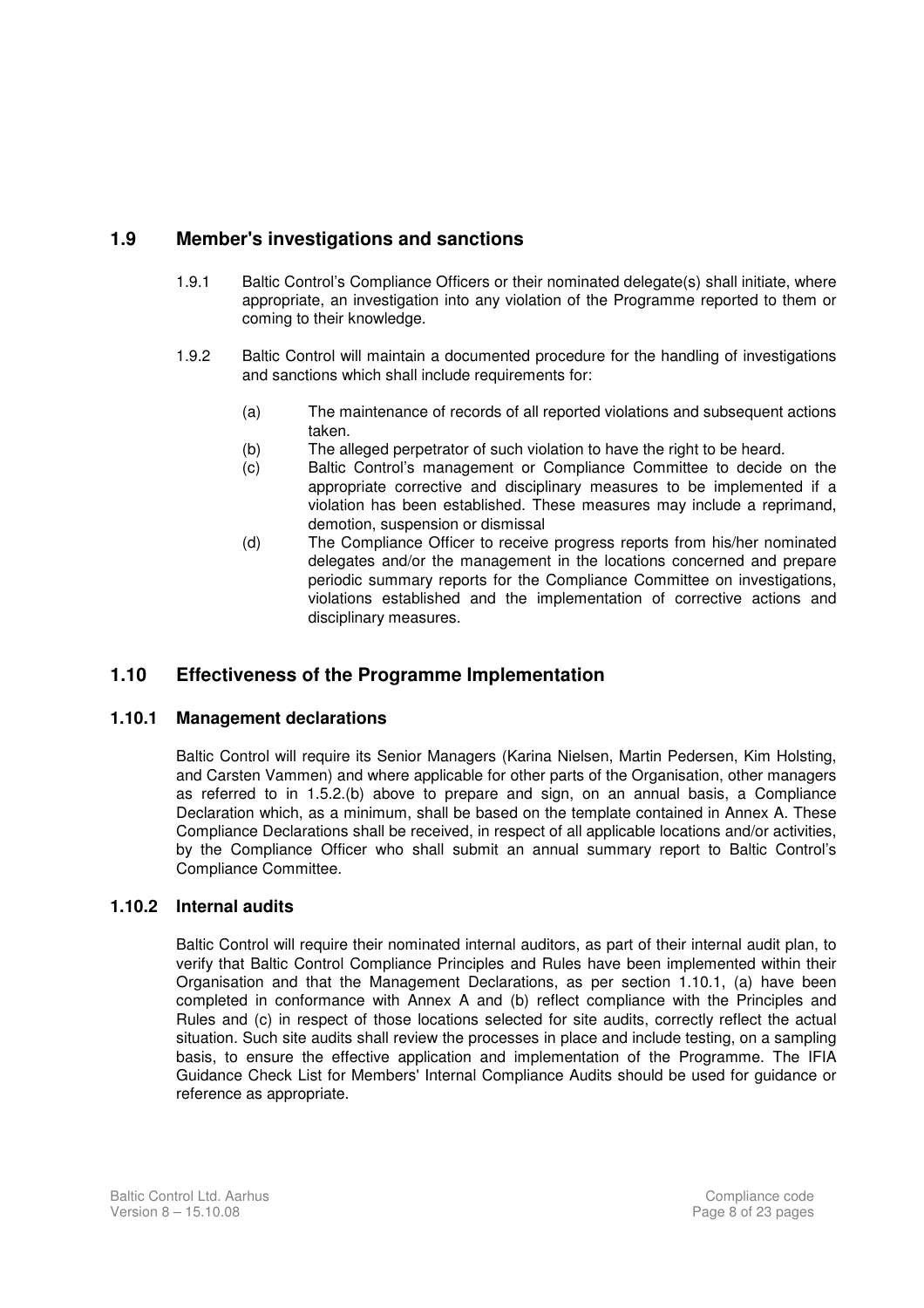The compliance findings resulting from such audits will be reported to the Compliance Officer who will submit a summary report to Baltic Control's Compliance Committee. The Compliance Officers and/or Compliance Committee shall take follow-up actions where appropriate.

#### **1.10.3 External examinations**

#### **1.10.3.1 Frequency**

The effectiveness of the implementation of the Programme shall be examined at least annually by the Member's appointed independent external audit firm. The required scope of the examination is detailed in section 10.3.5**.**

#### **1.10.3.2 Independent external audit firm**

The Member's independent external audit firm appointed to carry-out this examination:-

- (a) shall be (i) either the firm engaged for the audit of the Member's (consolidated) financial statements or another external audit firm entrusted with auditing the Member's Programme and, in either case, (ii) a member of a recognised national professional accountancy organisation or approved by the IFIA Council as being appropriately qualified for the verification of the Member's Programme, and
- (b) the external auditor shall be 100% independent from Baltic Control business, i.e. not a member or associate of f. inst. ITS, BIVAC, SGS or the like.

#### **1.10.3.3 Use of complementary external audit firms**

(a) If, as per section 10.3.2(b), there are countries of the Member's operation where the international audit firm does not have offices and it is necessary to use different external audit firms (which shall comply with section 10.3.2(a) ), or correspondent audit firms which do not apply a uniform approach and methods, the Member and its international external audit firm shall be required to report to the Director General of IFIA on the arrangements made to ensure that a consistent examination of the Programme implementation is achieved in respect of all locations. In such cases, the Member's international external audit firm shall act as the co-ordinator of the other external audit firms and prepare one consolidated Assurance Report.

(b) The Member's appointed external audit firm may, by agreement with the Member, utilise the services and reports of independent management system certification or accreditation bodies<sup>1</sup> which have performed audits of the Member's management systems based on international standards<sup>2</sup>. However, such certification and accreditation bodies or their reports shall not be used for the verification of financial and related aspects, included in the specific Anti-Bribery requirements and section 11, without the prior approval of the IFIA Council.

 $\overline{a}$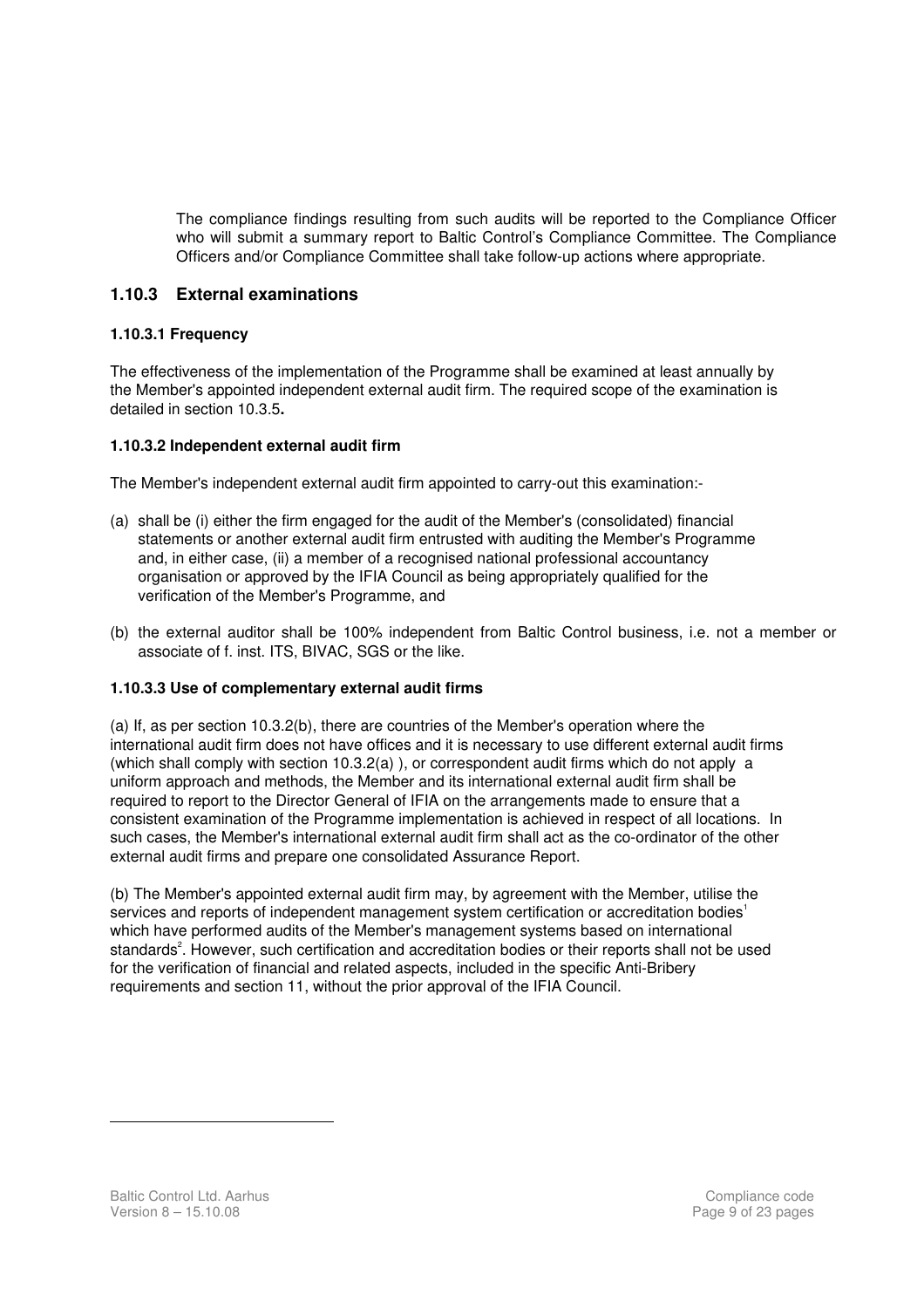#### **1.10.3.4 Notification to IFIA of Member's appointed external audit firm(s)**

Prior to the appointment of the external audit firm(s), or any subsequent proposed changes thereof, the Member shall submit details to the Director General of IFIA for confirmation of compliance with IFIA requirements**.** 

#### **1.10.3.5 Scope of examination**

For the purposes of demonstrating that the Member is in conformance with the IFIA Compliance Code, the Member shall require the external audit firm to:-

(a) Perform, as a minimum, the following assurance Review Procedures based on  $ISA^3$  as adapted for the IFIA Compliance Code:-

- (i) Verify that the Member's current Compliance Principles and Rules remain identical to those submitted to, and approved by, IFIA.
- (ii) Verify that the Member has established a Programme incorporating the requirements of the Code.
- (iii) Observe the existence of internal management systems, processes and controls in respect of (a) alleged violations (b) Compliance Committee records<sup>4</sup> and (c) compliance training.
- (iv) Review the following consolidated management statements:-
	- Political Contributions
	- Charitable Contributions and Sponsorships
	- Intermediaries' remuneration
	- Extraordinary expenditures relating to gifts, hospitality and expenses

and verify whether these statements:-

- reconcile with the accounting records and supporting documentation
- have been approved by the Compliance Committee where applicable.
- (v) Verify that all Management Declarations have been received and test<sup>5</sup> the follow-up systems employed for ensuring that all matters of concern or reports have been addressed or acted upon by the Compliance Officer or, where applicable, his/her nominated delegate(s).
- (vi) Any other areas and audit procedures as considered appropriate by the external audit firm and agreed with the Member.

(b) Perform the assurance Review Procedures, as per section 10.3.5(a), by audit sampling in respect of both the Member's locations and the systems and documentation applicable to those

 $\overline{a}$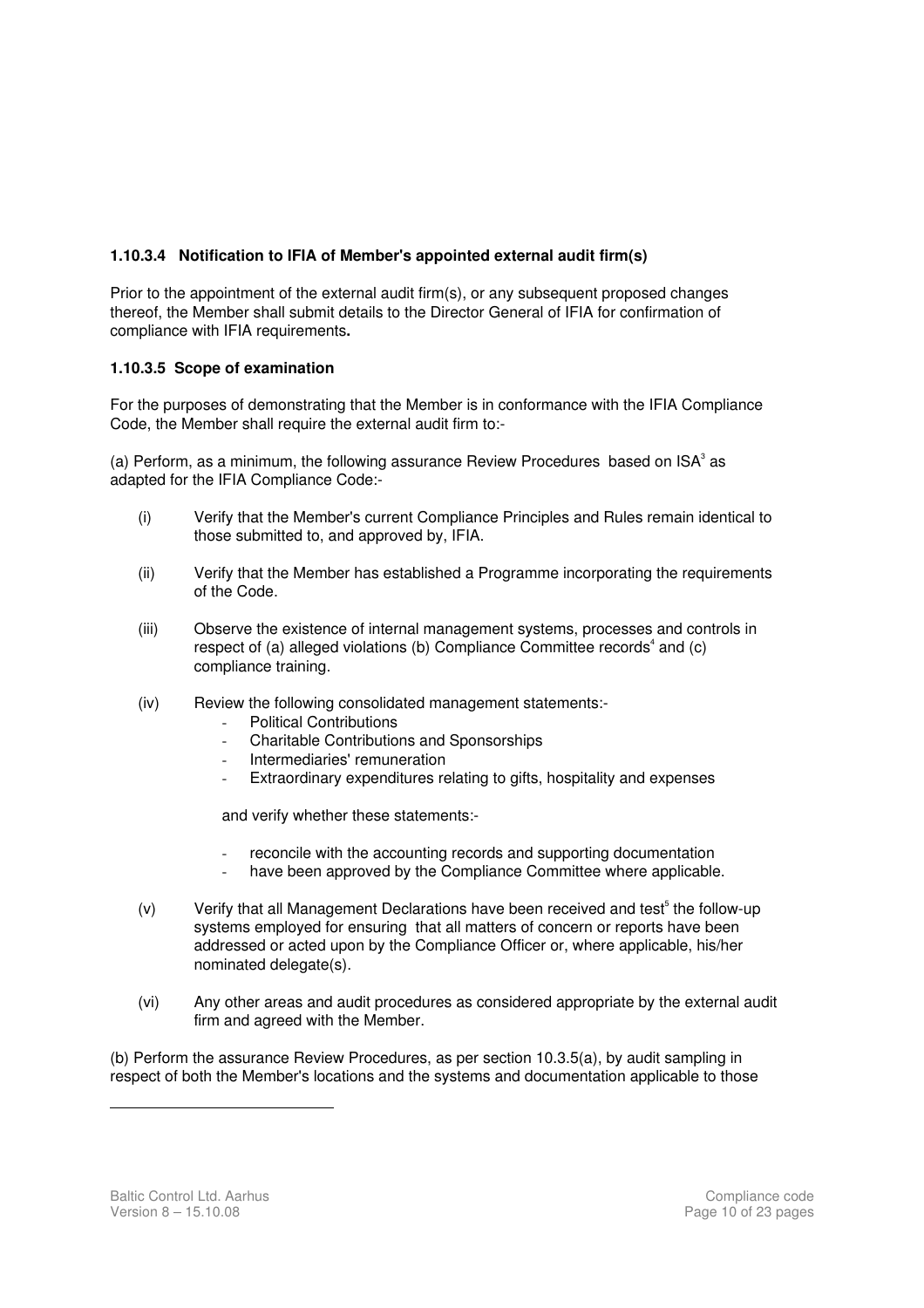locations. The audit sampling shall be agreed between the auditor and the Member, based upon a compliance risk assessment and taking into account the Member's Organisation and peculiarities.

(c) Maximise the use of the services of the Member's Corporate Internal Audit function and/or Internal Quality Auditors to avoid duplication of efforts and minimise additional costs.

#### **1.10.3.6 External audit firm's "Assurance Report"**

- (a) The Member shall require the external audit firm to issue an Assurance Report based on the Proforma Assurance Report, contained in Annex B, which is provided for guidance and may be adjusted as considered appropriate by the external audit firm and/or as may be required by professional standards.
- (b) The Member shall instruct its external audit firm to send a copy of the Assurance Report to the Director General of IFIA within 6 months of the Member's financial year-end closing date.

#### **1.10.3.7 Reportable Conditions<sup>6</sup>**

Reportable Conditions which are detected by the external audit firm during performance of the Assurance Review Procedures shall be reported in the Assurance Report regardless of whether or not the Member has already taken corrective action.

The external audit firm shall not be required to include in its Assurance Report any minor nonconformities detected. These shall be communicated separately to the Member's management for corrective action within the time frame stipulated by the auditor.

#### **1.10.3.8 IFIA follow-up of Assurance Reports**

- (a) The Director General of IFIA shall submit to the IFIA Council summary reports of the Assurance Reports received.
- (b) In the event that an Assurance Report contains Reportable Conditions, the Director General of IFIA shall follow these up, where applicable, in conformance with the IFIA Complaints and Disciplinary Procedures.

#### **1.11 Application of Baltic Control's Principles and Rules in business relationships**

To ensure that Baltic Control's Compliance Principles and Rules are applied, to the extent appropriate, in its business relations with parties external to Baltic Control's Organisation such as intermediaries, joint venture partners, agents and subcontractors, contractors and suppliers, Baltic Control will implement the following:

 $\overline{a}$ .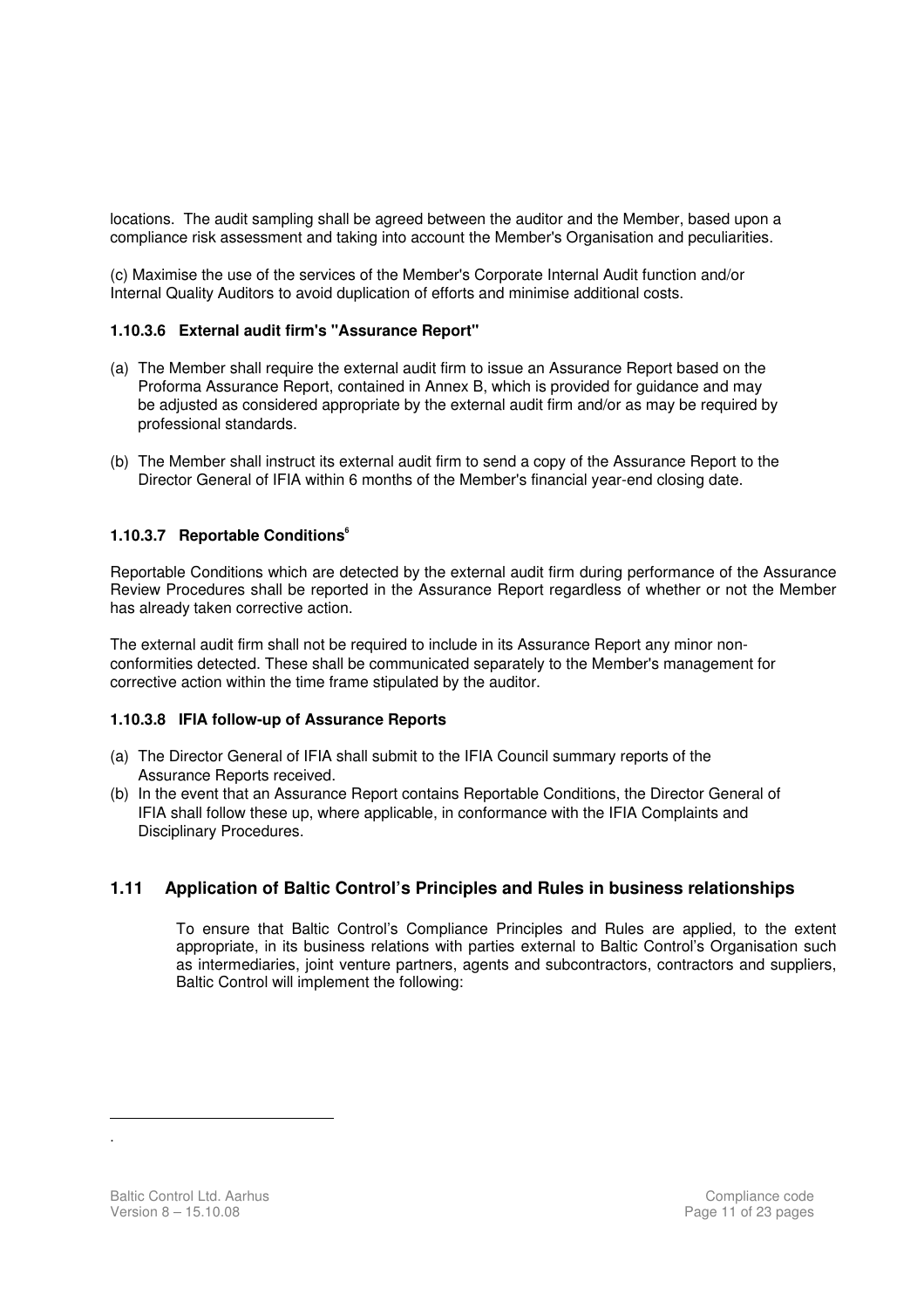#### **1.11.1 Intermediaries**

To ensure (a) the Intermediary's compliance with Baltic Control's Compliance Principles and Rules and (b) avoid improper payments being channelled through Intermediaries, Baltic Control will:

- 1.11.1.1 Prior to appointing new intermediaries, or renewing or substantially revising the terms of the appointment of an Intermediary appointed prior to the entry into force of this Code, conduct due diligence which shall include:
	- (i) A risk analysis
	- (ii) An interview with the Intermediary
	- (iii) Providing the Intermediary with a copy of Baltic Control's Compliance Principles and Rules and requesting confirmation that, in the event of his/her/its appointment, or re-appointment, they accept that their/its contract with Baltic Control shall require their/its full compliance with the Principles and Rules and allow that this may be periodically verified by Baltic Control, IFIA or a 3<sup>rd</sup> part.
	- (iv) An investigation of the Intermediary's background which, for Intermediaries required to deal with government officials, shall be performed by an independent investigator and the findings reviewed and approved by Baltic Control's Compliance Committee.
	- (v) A considered judgement based on a remuneration analysis performed as per IFIA requirements that the compensation paid to each Intermediary is an appropriate and justifiable remuneration for legitimate services rendered, and does not facilitate improper payments by an Intermediary.
- 1.11.1.2 Ensure, following an appointment of an Intermediary or renewal of revision of the terms of appointment as per 1.11.1.1, the Intermediary's continual compliance with Baltic Control's Principles and Rules through monitoring his/her/its conduct and, in the event of breach, take remedial action which could, for serious breaches, result in termination of the contract.
- 1.11.1.3 Where appropriate, undertake to provide training and support to the Intermediary.
- 1.11.1.4 Maintain records of fulfilment of the above mentioned requirements, including a copy of the contract with the Intermediary, consistent Baltic Control's Compliance Principles and Rules.
- 1.11.1.5 Account for the intermediaries´ remuneration in a separate general ledger account in Baltic Control's accounting records. Baltic Control shall consolidate all such payments made by any of its operations forming part of its organisation.
- 1.11.1.6 The auditor will in his annual accounts clearly state the amount paid to intermediaries.
- 1.11.1.7 Not deal with prospective intermediaries which it knows to be involved in bribery.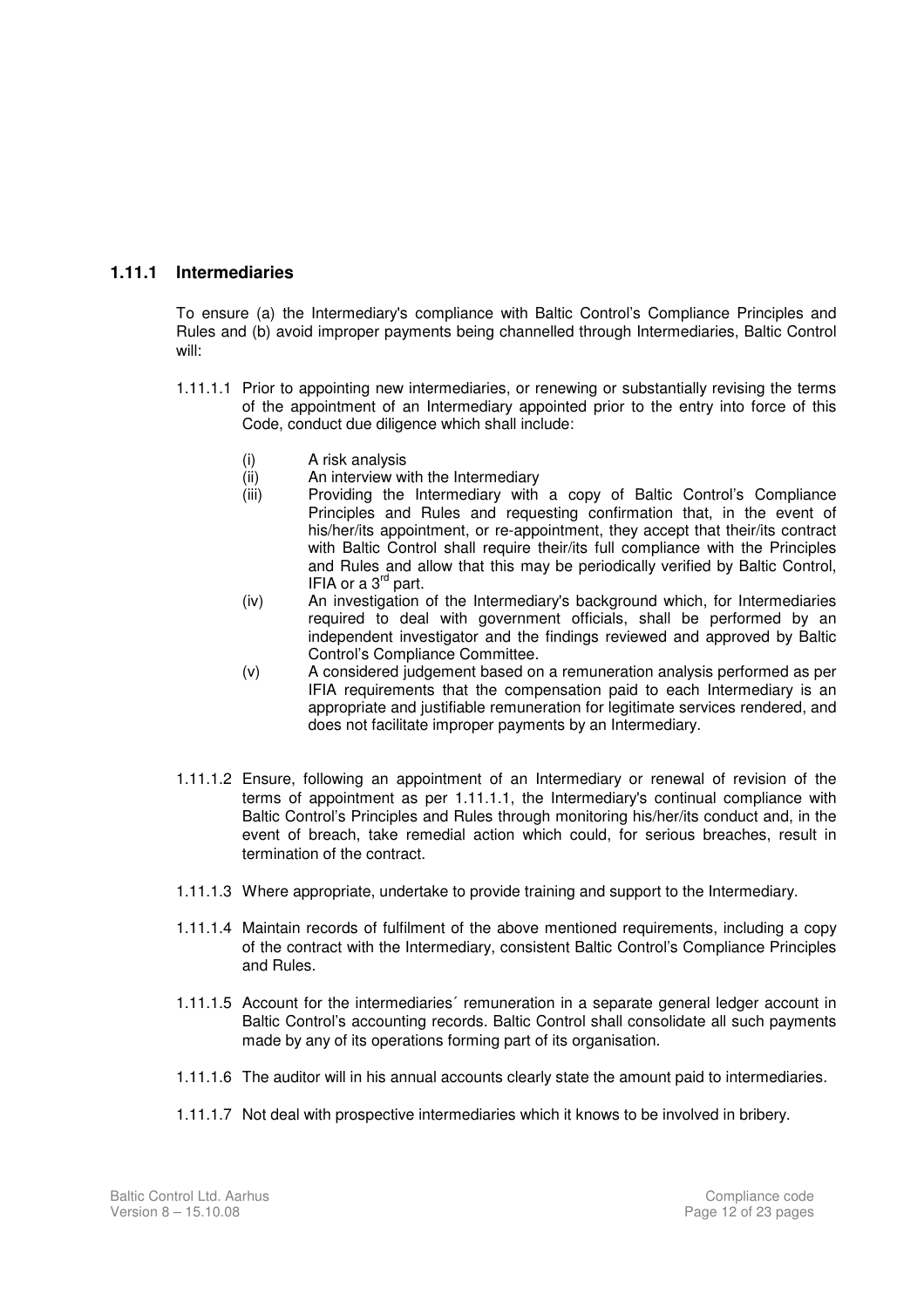1.11.1.8 Baltic Control shall use its best endeavours to require Intermediaries, appointed on terms agreed prior to the date on which this Code comes into force, to comply with Baltic Control's Principles and Rules.

#### **1.11.2 Joint venture partners**

- 1.11.2.1 Baltic Control will conduct due diligence of prospective joint venture partner(s), as outlined in section 1.11.1.1.
- 1.11.2.2 Baltic Control shall not deal with any prospective joint venture partner(s) which it knows to be involved in bribery.
- 1.11.2.3 Baltic Control will monitor the joint venture's compliance with Baltic Control's Principles and Rules through monitoring of its conduct and, as appropriate, periodic verification.
- 1.11.2.4 Baltic Control will use its best endeavours to require its joint venture partner(s), with which it entered into Agreements prior to the date on which this Code comes into force, to operate the joint venture in conformance with Baltic Control's Principles and Rules.

#### **1.11.3 Agents and Subcontractors**

- 1.11.3.1 Baltic Control will undertake due diligence of prospective agents and subcontractors, as outlined in section 1.11.1.1.
- 1.11.3.2 Baltic Control will, where appropriate, provide training for agents and subcontractors.
- 1.11.3.3 Baltic Control will not deal with prospective agents and subcontractors which it knows to be involved in bribery.
- 1.11.3.4 Baltic Control will monitor the agent's or subcontractor's compliance with Baltic Control's Principles and Rules through monitoring of its/their conduct and, as appropriate, periodic verification
- 1.11.3.5 Baltic Control will use its best endeavours to require Agents and Subcontractors, appointed on terms agreed prior to the date on which this Code comes into force, to comply with Baltic Control's Compliance Principles and Rules.

#### **1.11.4 Contractors and suppliers**

- 1.11.4.1 Baltic Control will conduct its procurement practices in a fair and transparent manner.
- 1.11.4.2 Baltic Control will undertake due diligence in evaluating major prospective contractors and suppliers. Baltic Control's Compliance Committee shall provide guidance to Employees on the definition of "major prospective contractors and suppliers" and the scope of due diligence.
- 1.11.4.3 Baltic Control will make known its Compliance Principles and Rules to major contractors and suppliers.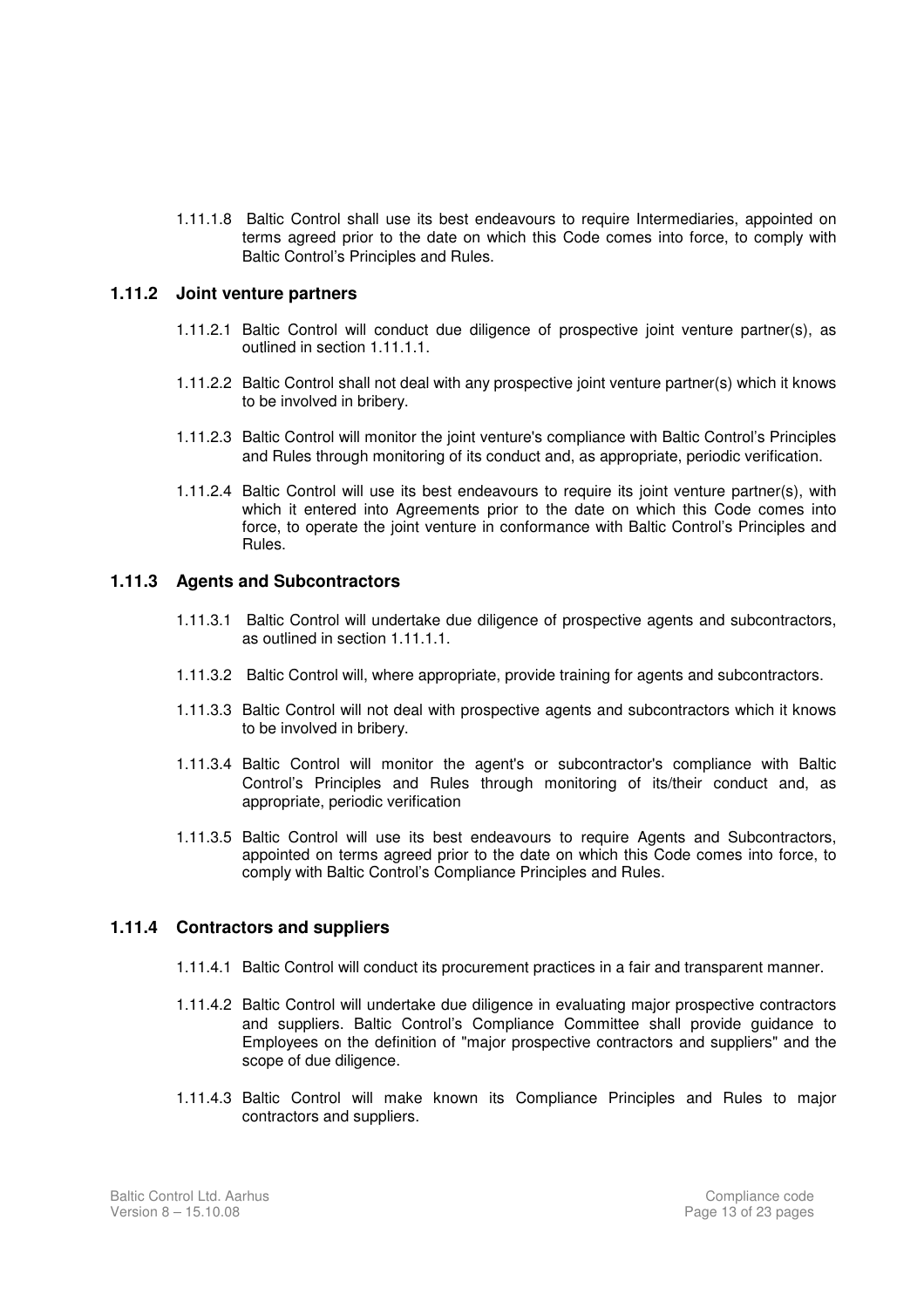1.11.4.4 Baltic Control will avoid dealing with prospective contractors and suppliers which it knows to be involved in bribery.

#### **1.12 Complaints and Disciplinary Procedures**

- 1.12.1 Complaints concerning alleged non-compliance with this Code by other Members should be lodged with IFIA in accordance with the IFIA Complaints and Disciplinary Procedures. Baltic Control will refrain from submitting such complaints to other parties unless it is necessary to do so to protect Baltic Control's reputation.
- 1.12.2 Breaches of this Code may lead to sanctions.

### **2. Integrity Rules**

#### **2.1 Non abuse of tolerances**

- 2.1.1 Baltic Control shall ensure that where approved test methods make provision for tolerances in results, such tolerances shall not be abused by employees to alter the actual test findings.
- 2.1.2 Baltic Control shall provide guidance to their employees for dealing with clients who expect Baltic Control to abuse tolerances to obtain acceptable results.

#### **2.2 Conflicts of interest**

In order to avoid conflicts of interest, or the appearance of conflicts of interest, in Baltic Control's business transactions and services, the following requirements shall be taken into account :-

- 2.2.1 Baltic Control will avoid conflicts of interest between:-
	- (a) Baltic Control and any related entities in which Baltic Control has a financial or commercial interest and to which it is required to provide services.
	- (b) Baltic Control's companies and/or divisions engaged in different activities but which may be providing services to either (i) the same client or (ii) each other.
- 2.2.2 Baltic Control's Employees shall not, directly or through relatives, friends or intermediaries, acquire an interest in a supplier, a client or a competitor of Baltic Control, except for the acquisition of shares of a client, supplier or competitor on a public stock exchange, and then only to an extent which does not grant significant influence over the affairs of the client, supplier or competitor and which does not make the Employee unduly dependent on its financial fortunes.
- 2.2.3 Baltic Control's Employees shall not hold any position with a competitor or client.
- 2.2.4 Baltic Control's Employees shall not conduct any company business with any member of their family or with an individual or organisation with which they or their family is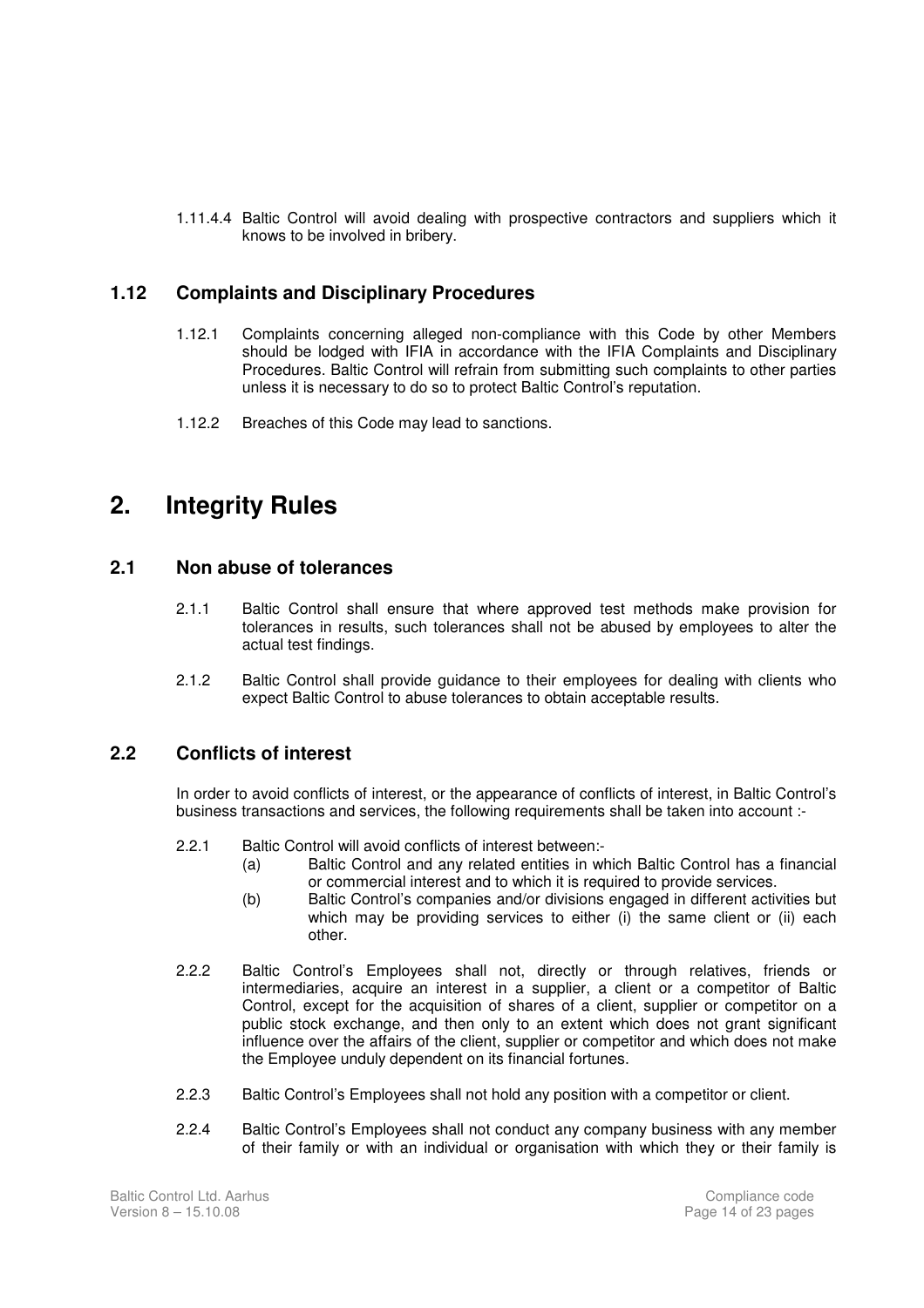associated. Baltic Control's Employees shall not employ a member of their family without approval of Baltic Control's management.

#### **2.3 Protection of confidential business information**

- 2.3.1 Baltic Control's Employees shall be required, as a condition of employment, to sign a Non-Disclosure Agreement prohibiting the disclosure of any confidential business information, obtained during the course of their employment, to other parties.
- 2.3.2 Baltic Control has introduced adequate security measures in their organisation's premises containing confidential business information to ensure that (i) access is restricted to authorised personnel only (ii) documents/data are stored in designated secure areas and disposed of in a secure manner.

#### **2.4 Sector Specific Integrity Rules**

In respect of those business sectors in which Baltic Control is active, Baltic Control shall comply with any sector specific Integrity Rules published by the applicable IFIA Technical Committee.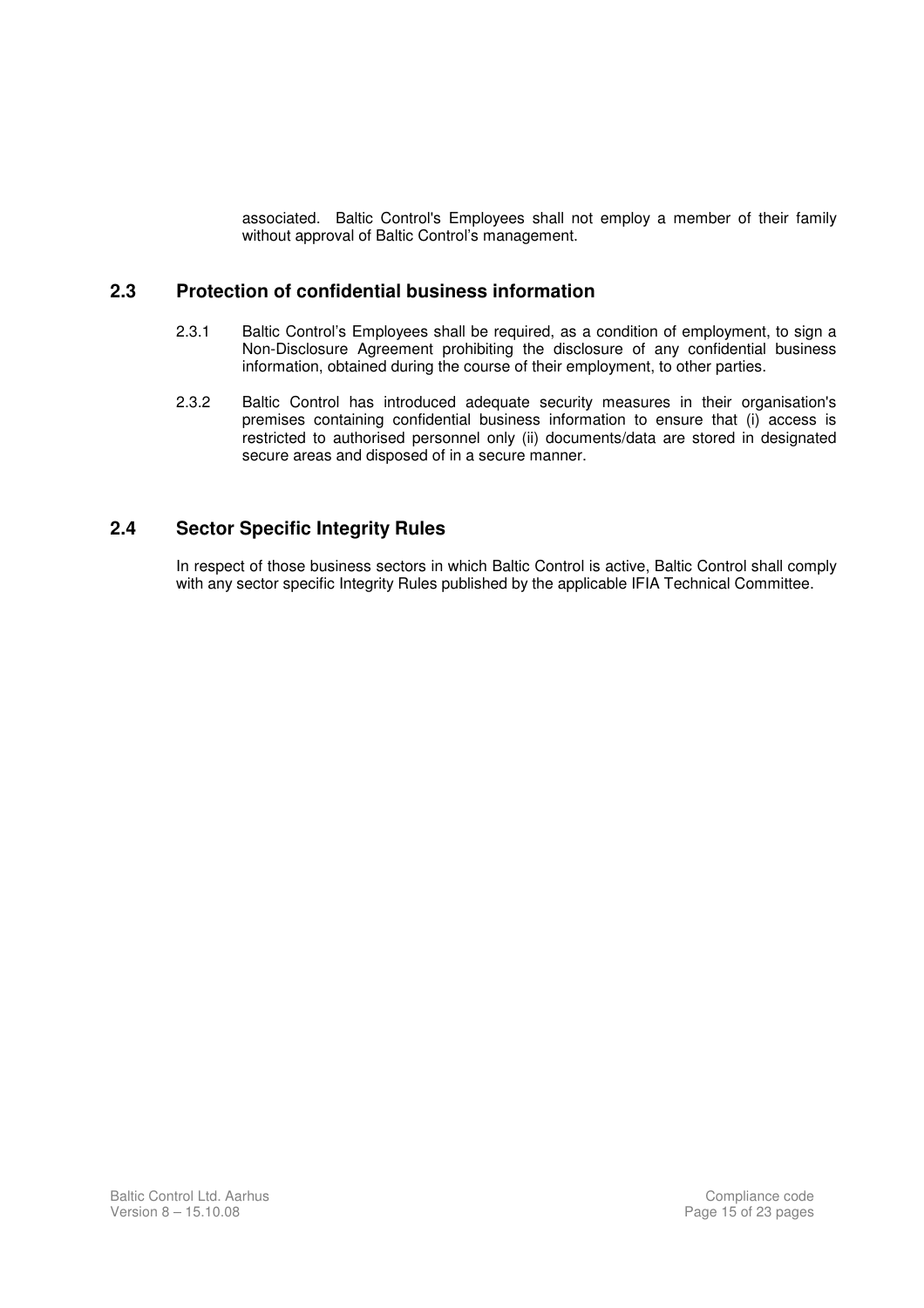## **3. Anti-bribery Rules**

#### **3.1 Compliance with laws**

- 3.1.1 Baltic Control will ensure that the Principles and Rules of their Programme meet the requirements of this Code and local laws relevant to countering bribery in all the jurisdictions in which Baltic Control operates.
- 3.1.2 In the event that the local laws specify additional or different requirements, which are not covered by their Programme, Baltic Control shall modify their Programme for the country (ies) concerned. Records shall be kept of countries where their Programme has been modified.

#### **3.2 Analysis of risks**

Baltic Control's Compliance Committee and/or senior executive, or his delegate, in each country of operation shall organise periodic reviews to assess bribery risks and determine appropriate control measures. Such reviews shall be systematically conducted:-

(i) Prior to the commencement of a new service or the start up of operations in a new country and

(ii) Whenever a significant breach of Baltic Control's Principles and Rules occurs which warrant a review of the existing control measures.

#### **3.3 Political contributions**

In order to ensure that Baltic Control, its employees, agents or intermediaries shall not make direct or indirect contributions to political parties, organisations or individuals engaged in politics, as a way of obtaining advantage in business transactions, Baltic Control will implement the following:

- 3.3.1 Baltic Control will give maximum EUR 10.000 for political contributions.
- 3.3.2 Proposed political contributions, shall be subject to prior review and approval by Baltic Control Compliance Committee and shall take into account the applicable laws in the countries concerned.
- 3.3.3 All political contributions made by Baltic Control shall be accounted for in a separate general ledger account in Baltic Control's accounting records. Baltic Control shall consolidate all such payments made by any of its operations forming part of its Organisation and the auditor to verify this in his annual accounts.
- 3.3.4 Baltic Control, by its auditors who will prepare in his annual accounts, will prepare annually a consolidated management statement of all political contributions made including those made on its behalf by its employees, agents and intermediaries.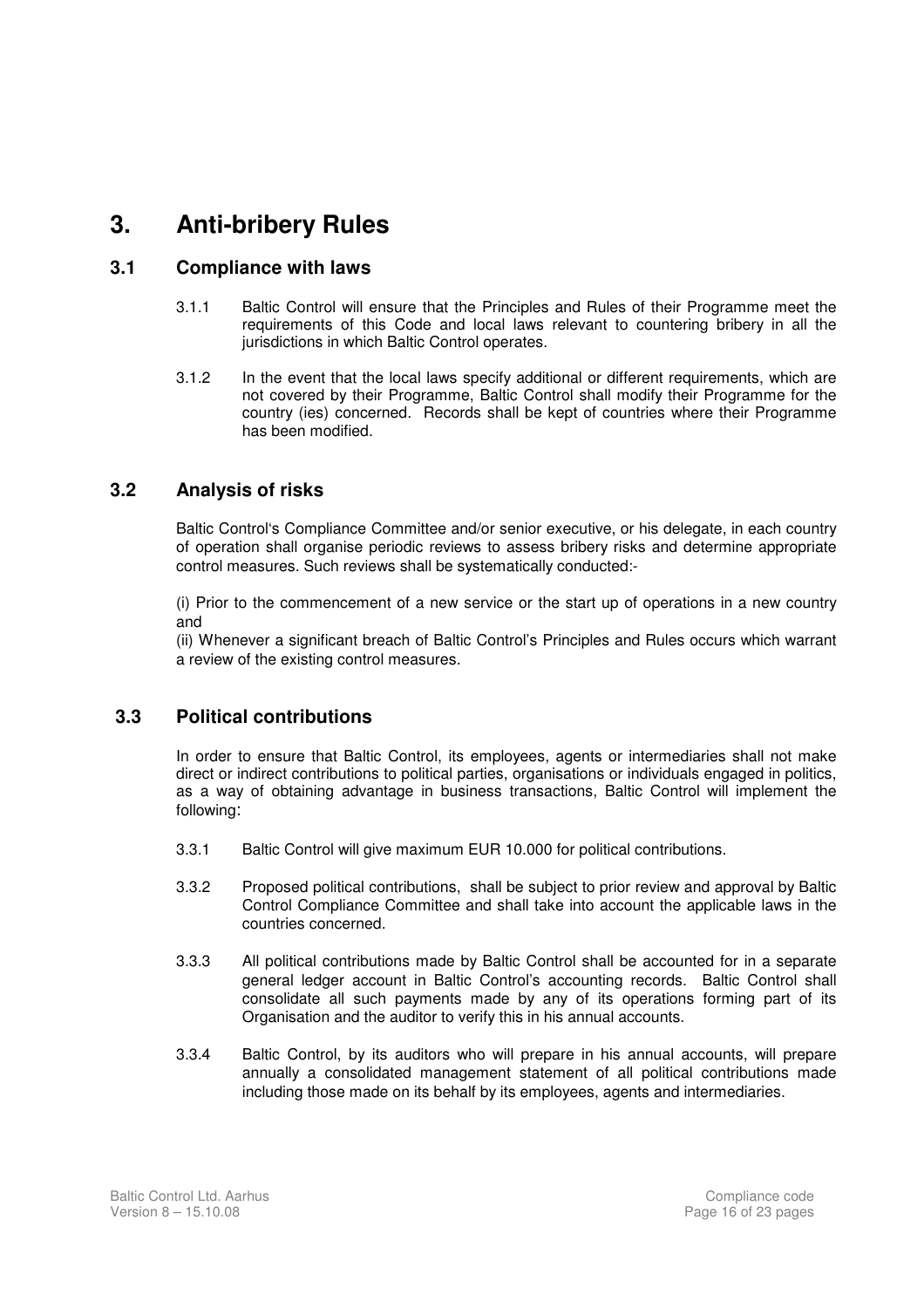#### **3.4 Charitable contributions and sponsorships**

To ensure that charitable contributions and sponsorships are not being used as a subterfuge for bribery:

- 3.4.1 Baltic Control will maintain a Policy and criteria for charitable contributions and sponsorships.
- 3.4.2 Baltic Control's Compliance Committee has stipulated to be maximum EUR 200.000 p.a. with a maximum of EUR 25.000 each recipient for charitable contributions and sponsorships.
- 3.4.3 Prior to approval of each proposed charitable contribution or sponsorship, in excess of EUR 10.000, a due diligence review shall be conducted to ensure that :-
	- (i) The organisation receiving the contribution or sponsorship is reputable following a purpose unequivocally in the public interest and having the financial and personnel resources required to reach its purpose. Care should be taken to ensure that the organisation is not a "front" for some other purpose. Donations to individuals shall be avoided unless approved and monitored by Baltic Control's Compliance Committee.
	- (ii) There are no conflicts of interest
- 3.4.4 Sponsoring agreements shall be in writing and state the consideration being offered by Baltic Control: if funds are offered, the use of these funds shall be specified in detail and an opportunity to check on their use must exist.
- 3.4.5 Records shall be maintained locally of all charitable contributions and sponsorships and progress monitored to ensure that they have been used for the intended purpose.
- 3.4.6 All charitable contributions and sponsorships made by Baltic Control shall be accounted for in a separate general ledger account in Baltic Control's accounting records.
- 3.4.7 Baltic Control shall prepare annually a consolidated management statement of all charitable contributions and sponsorships made by Baltic Control or on its behalf.

#### **3.5 Facilitation payments**

- 3.5.1 Facilitation payments will be discouraged and only made when absolutely necessary.
- 3.5.2 Baltic Control will determine its Policy with regard to facilitation payments on the merits of each case.
- 3.5.3 Baltic Control's Policy permits facilitation payments, it shall be subject to compliance with the following requirements:
	- (i) there is no doubt as to the entitlement of Baltic Control to the action to be performed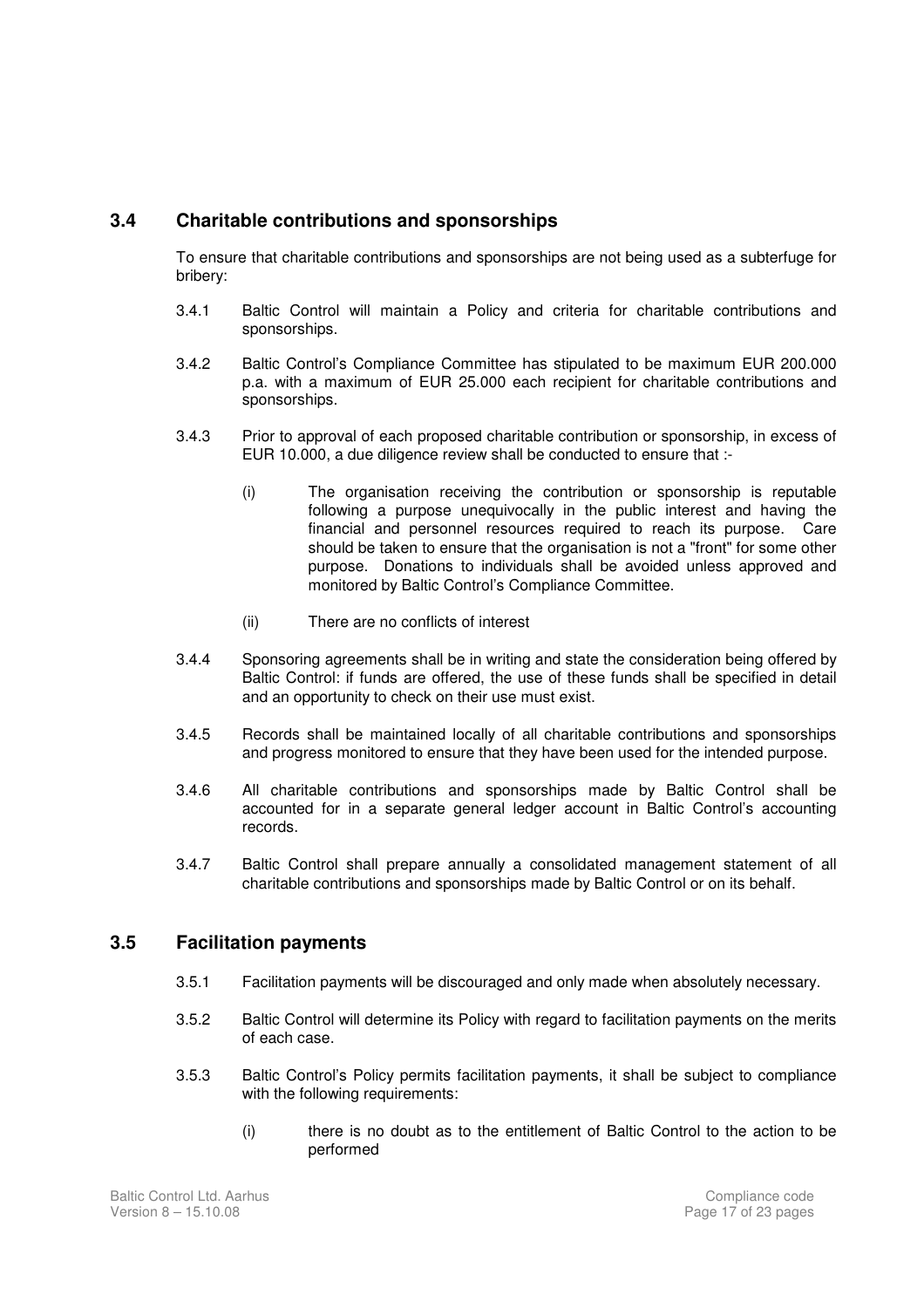- (ii) the demander of the facilitation payment has a clear and non-discretionary obligation to perform the task
- (iii) the payment is modest
- (iv) the payment is appropriately accounted for.

#### **3.6 Gifts, hospitality and expenses**

To ensure that the offer or receipt of gifts, hospitality or expenses does not:

- (a) Influence, or be perceived to influence, a contractual or material transaction or
- (b) serve, or be perceived to serve, as an inducement to act in breach of duty,

Baltic Control shall implement the following:

- 3.6.1 Baltic Control's Compliance Committee shall set limits / guidelines on the value of gifts, hospitality or expenses that may be given without special authorisation from Baltic Control's Compliance Committee.
- 3.6.2 Guidelines will be provided to employees on the circumstances under which (a) gifts, hospitality or expenses may be received and (b) gifts may be kept by Employees or should be surrendered to Baltic Control's management for disposal.
- 3.6.3 Baltic Control is to give gifts only with the approval of the Managing director, however, within the limitation set forth by the IFIA compliance code.
- 3.6.4 All extraordinary expenses / proceeds, falling outside the limits / guidelines set in section 3.6.1, related to gifts, hospitality and expenses, shall be accounted for in a separate general ledger account in Baltic Control's accounting records. Baltic Control will consolidate all such payments made by any of its operations forming part of its Organisation.
- 3.6.5 Baltic Control shall prepare annually a consolidated management statement, of all extraordinary expenses / proceeds.

#### **3.7 Accounting and book keeping**

Baltic Control shall maintain accurate books and records which properly and fairly document all financial transactions. Off-the-books accounts shall be prohibited.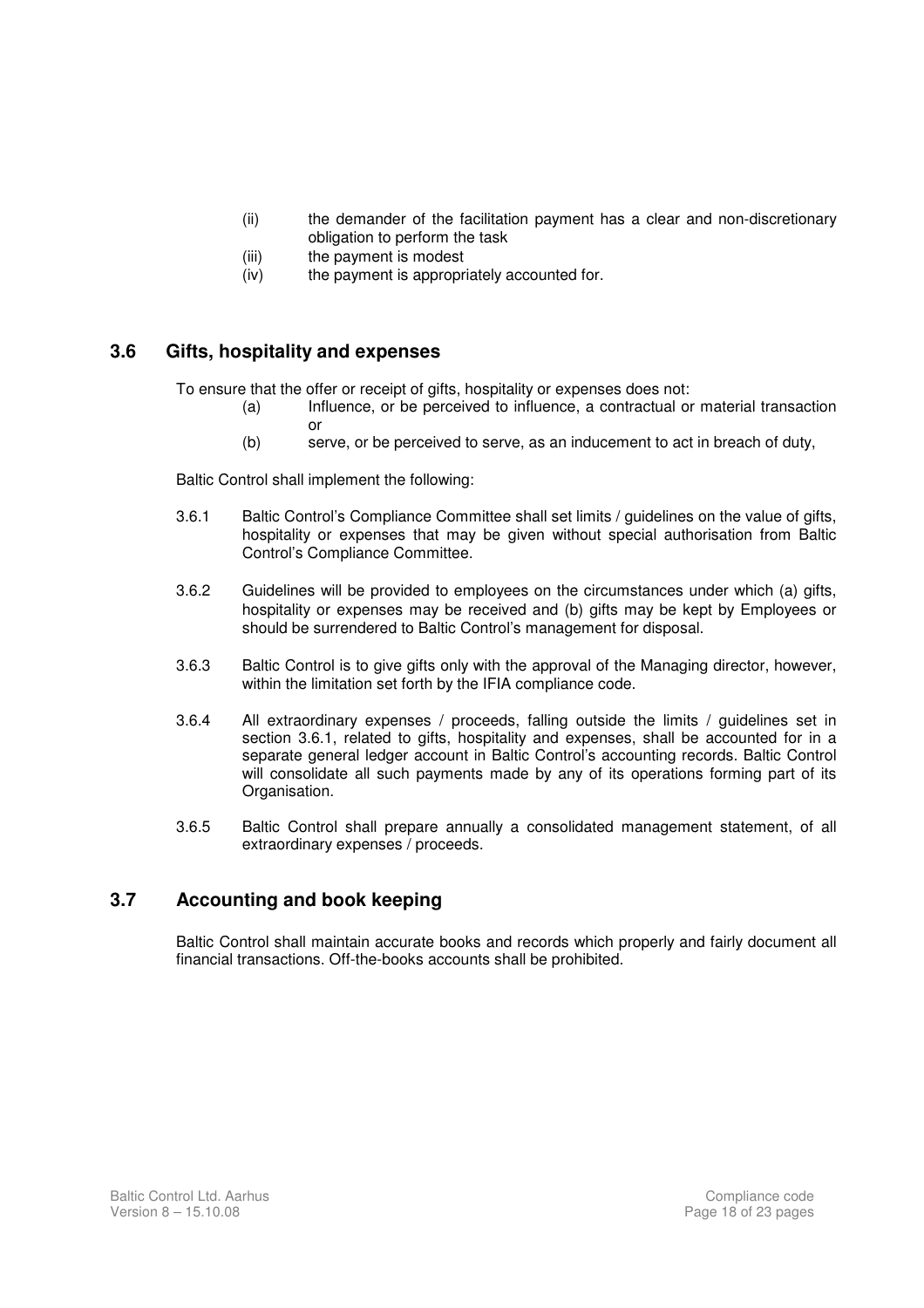# **4. Fair Marketing Rules**

Baltic Control shall provide guidelines to employees, agents and intermediaries to ensure that:

- a. they conduct marketing (including comparisons with, or references to, competitors, competitors' services or third parties) in a manner that is truthful, is not deceptive or misleading or likely to mislead, and is consistent with applicable laws; and
- b. they present Baltic Control in a fair manner; and
- c. Baltic Control's presentations and publications accurately and unambiguously reflect Baltic Control's network and affiliations, resources / capabilities, experience and services provided.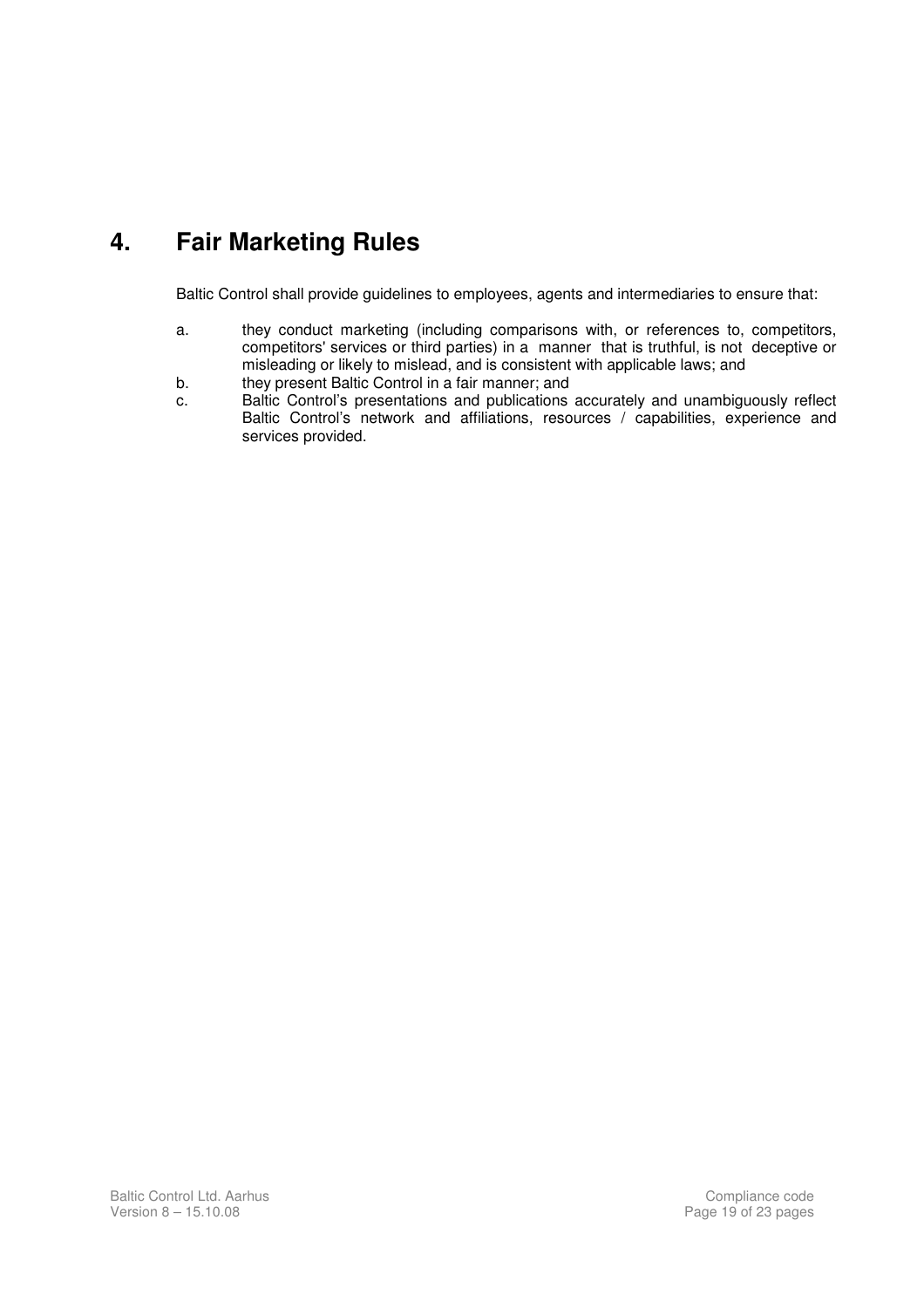### **Annex A**

### **Management Declaration Template**

**Confidential** 

 …………………………………..**(name of Member)'s Compliance Programme Management Declaration for the year ending**………………….**20**….

To:…………………………………………..(name of Member's Compliance Officer or nominated delegate)

I ………………………….…….(name of Manager) do hereby declare that in implementation of ……………….... ……. (name of Member)'s Compliance Programme for the year ending ………………..20… in each of the locations and/or activities, as listed above, falling under my area of responsibility :-

- 1. To the best of my knowledge I, and Baltic Control's staff reporting to me, have complied in all respects with the Compliance Principles and Rules;
- 2. I have verified that the Compliance Principles and Rules have been distributed to each Employee who had not previously received them;
- 3. I have fully and completely reported to the Compliance Officer any violation or suspected violation of the Principles and Rules, including any solicitation or offer of any improper payment or advantage, which has come to my knowledge;
- 4. I have fully and completely implemented all corrective and disciplinary actions required by the Compliance Committee in respect of any violation of the Principles and Rules.
- 5. Optional clause: I have reviewed the progress summary for each of the required report items, the details of which are (a) available in the compliance system databases or (b) annexed to this Declaration (*delete as applicable*) and confirm that to the best of my knowledge it is an accurate reflection of the status of implementation of the Compliance Principles and Rules.

Place…………………………. Date…………………………………

Signature……………………………………………………

Baltic Control Ltd. Aarhus **Compliance code Compliance code Compliance code Compliance code** Version 8 – 15.10.08 Page 20 of 23 pages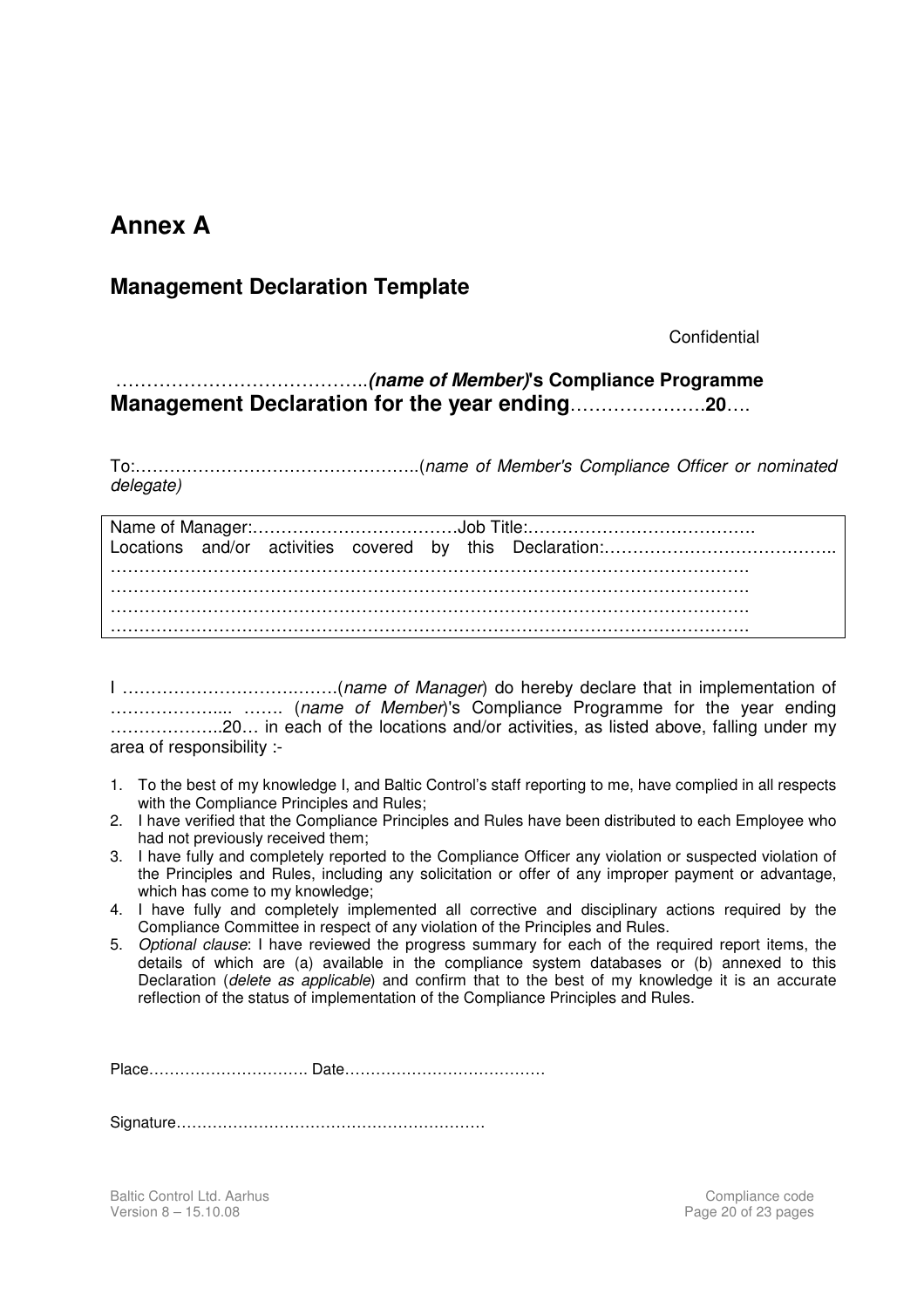#### **Management Declaration Supplement Template (Optional)**

This template is optional. It provides a listing of topics to be reported to the Compliance Officer which may be reviewed and verified by the Manager responsible. The information may be available in databases or annexed to the Declaration.

| $CR^*$<br><b>Subject</b>                                                                              |                  |  |  |
|-------------------------------------------------------------------------------------------------------|------------------|--|--|
| 1. Compliance training                                                                                | 1.5.3            |  |  |
| Demonstrates that all employees, including any recently recruited and promoted employees, have        |                  |  |  |
| attended the appropriate compliance training course.                                                  |                  |  |  |
| Reporting of (a) violations / suspected violations and (b) solicitations for, or offers of,<br>2.     | $1.8 \&$         |  |  |
| improper payments or advantages and (c) actions arising; subcategorised as follows :-                 | 1.9              |  |  |
| 2.1 Integrity Rules                                                                                   |                  |  |  |
| 2.2 Anti-bribery Rules                                                                                |                  |  |  |
| 2.3 Fair Marketing Rules                                                                              |                  |  |  |
| Provides details of reports and progress.                                                             |                  |  |  |
| 3. Internal audits conducted                                                                          | 1.10.2           |  |  |
| Provides details of locations audited, the findings and, where applicable, corrective actions taken.  |                  |  |  |
| 4. Intermediaries                                                                                     | 1.11.1           |  |  |
| Provides details of (a) due diligence conducted (b) agreements entered into with intermediaries (c)   |                  |  |  |
| remuneration analysis (d) in respect of intermediaries dealing with government officials, approval by |                  |  |  |
| the Compliance Committee (e) monitoring of the intermediary's compliance with the Rules and           |                  |  |  |
| Principles (f) training and support.                                                                  |                  |  |  |
| 5. Joint venture partners                                                                             | 1.11.2           |  |  |
| Provides details of (a) due diligence conducted, (b) joint venture agreements entered into (c)        |                  |  |  |
| verification of compliance with the Rules and Principles.                                             |                  |  |  |
| 6. Agents and subcontractors                                                                          | 1.11.3           |  |  |
| Provides details of (a) due diligence conducted (b) agents and subcontractors appointed (c)           |                  |  |  |
| verification of compliance with the Rules and Principles (d) training provided.                       |                  |  |  |
| 7. Major contractors and suppliers                                                                    | 1.11.4           |  |  |
| Provides details of (a) due diligence conducted in evaluating major prospective contractors and       |                  |  |  |
| suppliers (b) contracts entered into with major contractors and suppliers.                            |                  |  |  |
| 8. Modifications of Compliance Programme to comply with local laws                                    | $\overline{3.1}$ |  |  |
| Provides details of any additional or different requirements specified in local laws which requires a |                  |  |  |
| modification to the Programme.                                                                        |                  |  |  |
| 9. Analysis of bribery risks                                                                          | 3.2              |  |  |
| Provides details of periodic assessment reviews and actions arising.                                  |                  |  |  |
| 10. Political contributions                                                                           | $\overline{3.3}$ |  |  |
| Provides details of (a) prior approvals by the Compliance Committee (b) political contributions       |                  |  |  |
| made including those made on the Organisation's behalf by employees, agents and intermediaries.       |                  |  |  |
| 11. Charitable contributions and sponsorships                                                         | 3.4              |  |  |
| Provides details of (a) due diligence conducted (b) all charitable contributions and sponsorships     |                  |  |  |
| made (c) monitoring of the use of charitable contributions and sponsorships.                          |                  |  |  |
| 12. Gifts, hospitality and expenses                                                                   |                  |  |  |
| Provides details of (a) gifts, hospitality and expenses for which special authorisation was requested |                  |  |  |
| from the Compliance Committee (b) gifts surrendered to management for disposal.                       |                  |  |  |

<sup>∗</sup> CR = IFIA Compliance Rules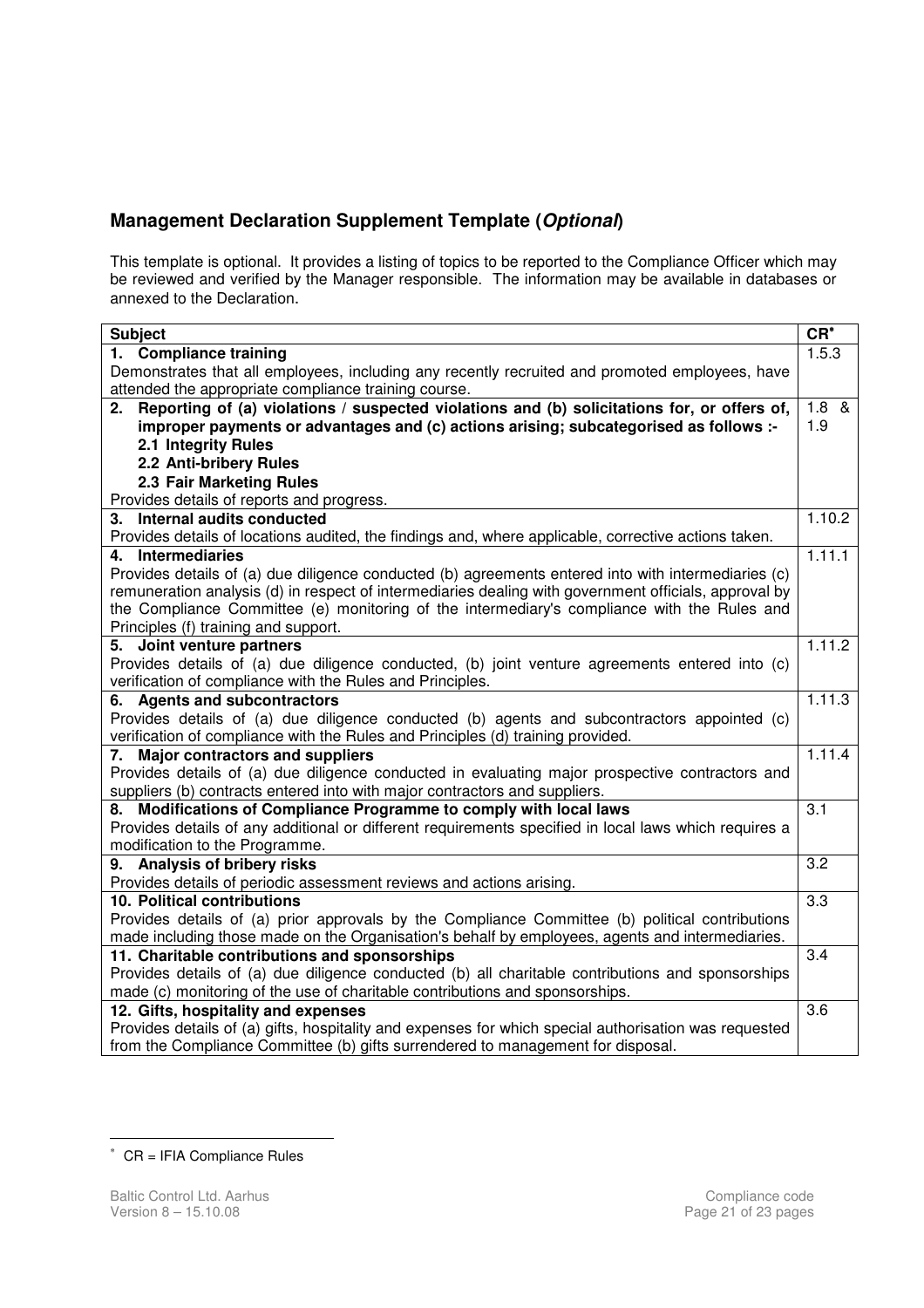## **ANNEX B**

### **Proforma Assurance Report of external audit firm**

#### **"Assurance Report on Baltic Control 's Compliance Programme"**

#### **1. Purpose of assurance review**

We have performed review procedures on the management and reporting processes of the Compliance Programme Baltic Control Ltd. over the year ……. or the period ….. to …… to determine whether these incorporate the requirements of the IFIA Compliance Code dated………and whether this has been adequately implemented within Baltic Control's Organisation.

Baltic Control is responsible for the development and maintenance of the management and internal reporting processes of the Compliance Programme. Our responsibility is to report on the management and reporting processes of the Compliance Programme based upon our review procedures.

#### **2. Scope of assurance review**

The scope of our review procedures was to:-

(i) Verify that the current Compliance Principles and Rules of Baltic Control remain identical to those submitted to, and approved by, IFIA.

 (ii) Verify that Baltic Control has established a Programme incorporating the requirements of the Code.

(iii) Observe the existence of internal management systems, processes and controls in respect of (a) alleged violations (b) Compliance Committee records and (c) compliance training.

(iv) Review the following consolidated management statements:-

- Political Contributions
- Charitable Contributions and Sponsorships
- Extraordinary expenditures relating to gifts, hospitality and expenses
- Intermediaries remuneration

and verify whether these statements :-

- reconcile with the accounting records and supporting documentation.
- have been approved by the Compliance Committee where applicable.

(v) Verify that all Management Declarations from Senior Managers in all countries of operation have been received and test the follow-up systems employed for ensuring that all matters of concern or reports have been addressed or acted upon by the Compliance Officer or, where applicable, his/her nominated delegate(s).

(vi) Any other areas and assurance review procedures as considered appropriate by us and agreed with Baltic Control.